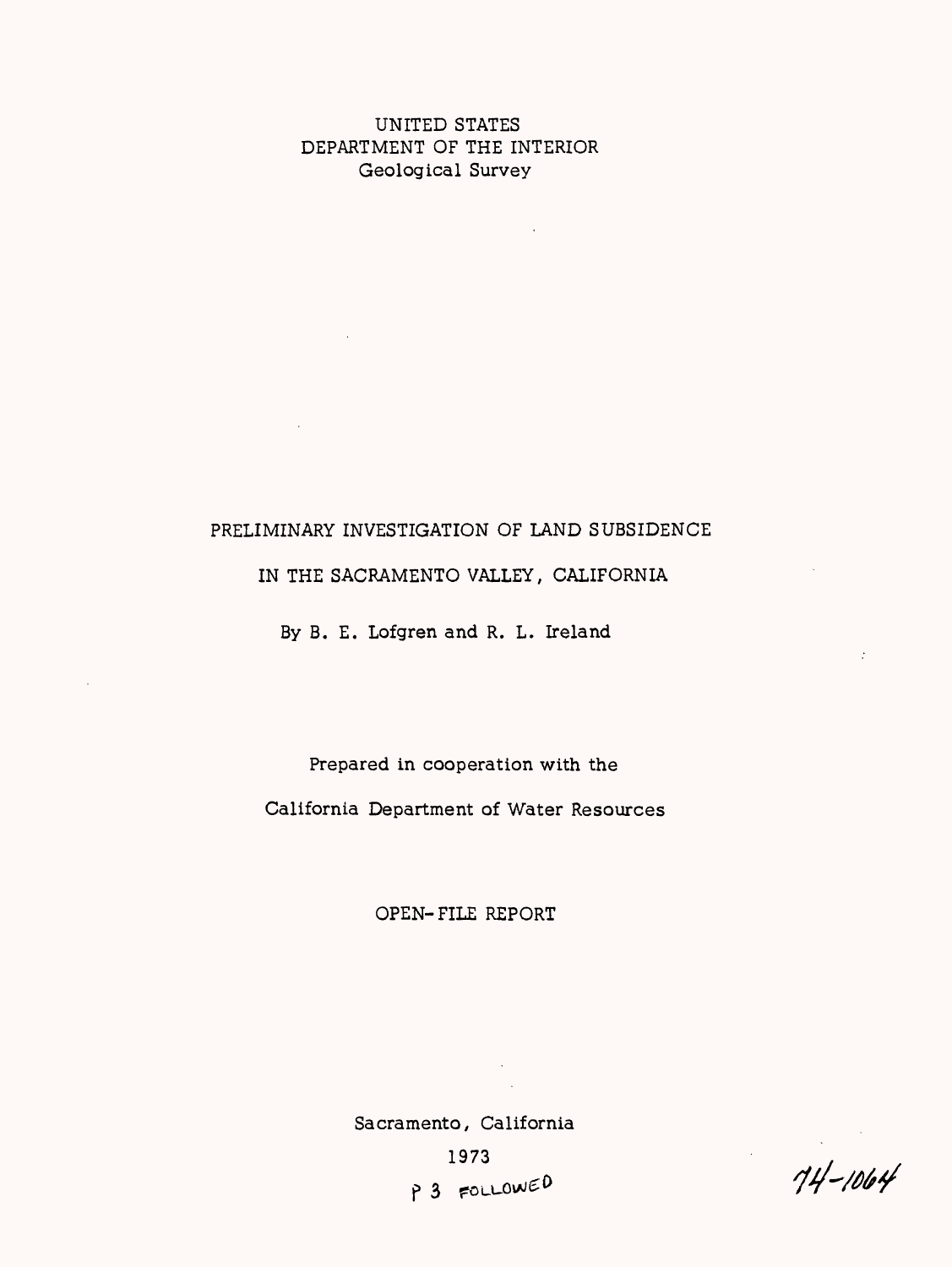# CONTENTS

 $\ddot{\phantom{0}}$ 

 $\sim 10^{-10}$ 

 $\ddot{\phantom{1}}$ 

 $\bar{\chi}$ 

 $\ddot{\phantom{a}}$ 

# Page

 $\frac{1}{2}$ 

|                                                                | 6  |
|----------------------------------------------------------------|----|
|                                                                | 8  |
| Extent of leveling by the National Geodetic Survey ----------- | 11 |
| Possible causes of subsidence -----------------------------    | 13 |
| Areas of apparent subsidence ------------------------------    | 17 |
| Methods of estimating future subsidence --------------------   | 22 |
| Summary and conclusions ------- ---------------------------    | 27 |
|                                                                | 30 |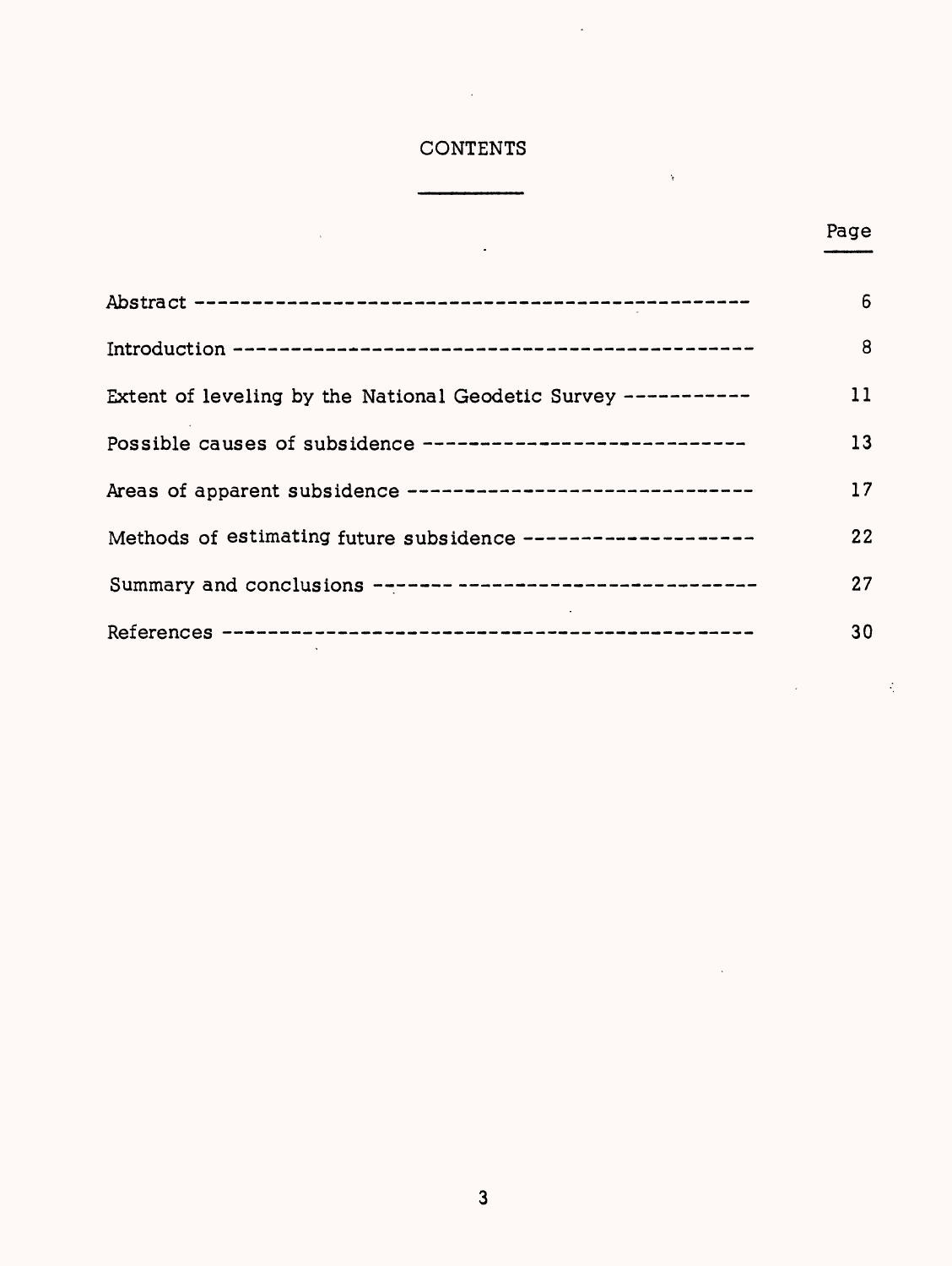# ILLUSTRATIONS

|    |                                                             | Page            |
|----|-------------------------------------------------------------|-----------------|
|    | Figure 1.  Map showing network of regional leveling by the  |                 |
|    | National Geodetic Survey, Sacramento Valley,                |                 |
|    | California ----------------------------------               | In pocket       |
|    | 2. Map showing years of leveling by the National            |                 |
|    | Geodetic Survey and location of bench marks for             |                 |
|    | which repeated leveling indicates change in land-           |                 |
|    | surface elevation, Sacramento Valley, California            | In pocket       |
|    | 3. Map showing areas of significant water-level decline,    |                 |
|    | gas fields, and network of regional leveling with           |                 |
|    | hydrographs of observation wells, Sacramento                | ÷               |
|    | Valley, California --------------------------               | In pocket       |
|    | 4. Map showing average annual ground-water pumpage          |                 |
|    | by township, 1966-69, Sacramento Valley,                    |                 |
|    | California ----------------------------------               | In pocket       |
| 5. | Profiles of apparent land subsidence, $A - B$ , 1935-42 to  |                 |
|    | 1964, from Zamora to Davis ------                           | 18a             |
| 6. | Profiles of apparent land-surface change, C-A, 1949 to      |                 |
|    | 1964 and 1966, from 28 miles southwest of Zamora            |                 |
|    |                                                             | 18 <sub>b</sub> |
|    | 7. Profiles of apparent land subsidence, F-A, 1949 to 1967, |                 |
|    | from Williams to Zamora -------------------------           | 19a             |

 $\ddot{\phantom{a}}$ 

 $\ddot{\phantom{a}}$ 

 $\bar{z}$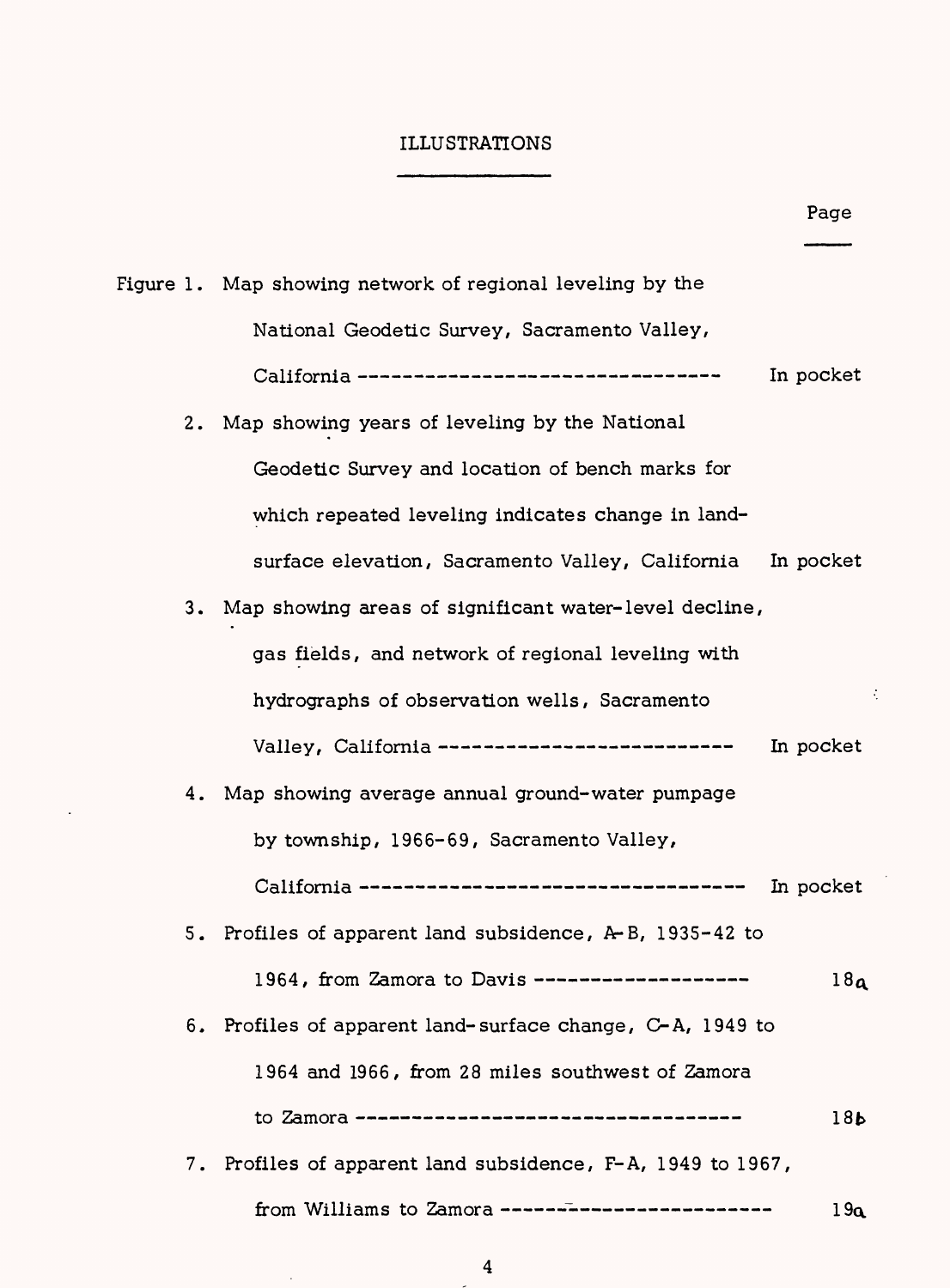| 8. Profiles of apparent land subsidence, H-F, 1949 to 1967, |                 |
|-------------------------------------------------------------|-----------------|
| from Willows to Williams --------------------------         | 20a             |
| 9. Profiles of apparent land subsidence, E-F, 1949 to 1967, |                 |
| from 17 miles west of Williams to Williams ----------       | 20 <sub>b</sub> |
| 10. Profiles of apparent land-surface change, G-H, 1949 to  |                 |
| 1967, from 16 miles west of Willows to Willows ------       | 20c             |
| 11. Profiles of apparent land-surface change, J-K, 1949 to  |                 |
| 1966, from 19 miles west of Corning to Corning ------       | 20d             |
| 12. Profiles of apparent land subsidence, A-D, 1949 to 1970 |                 |
| and 1973, from Zamora to Knights Landing ------------       | 21a             |

 $\ddot{\phantom{1}}$ 

Page

 $\frac{1}{2}$  .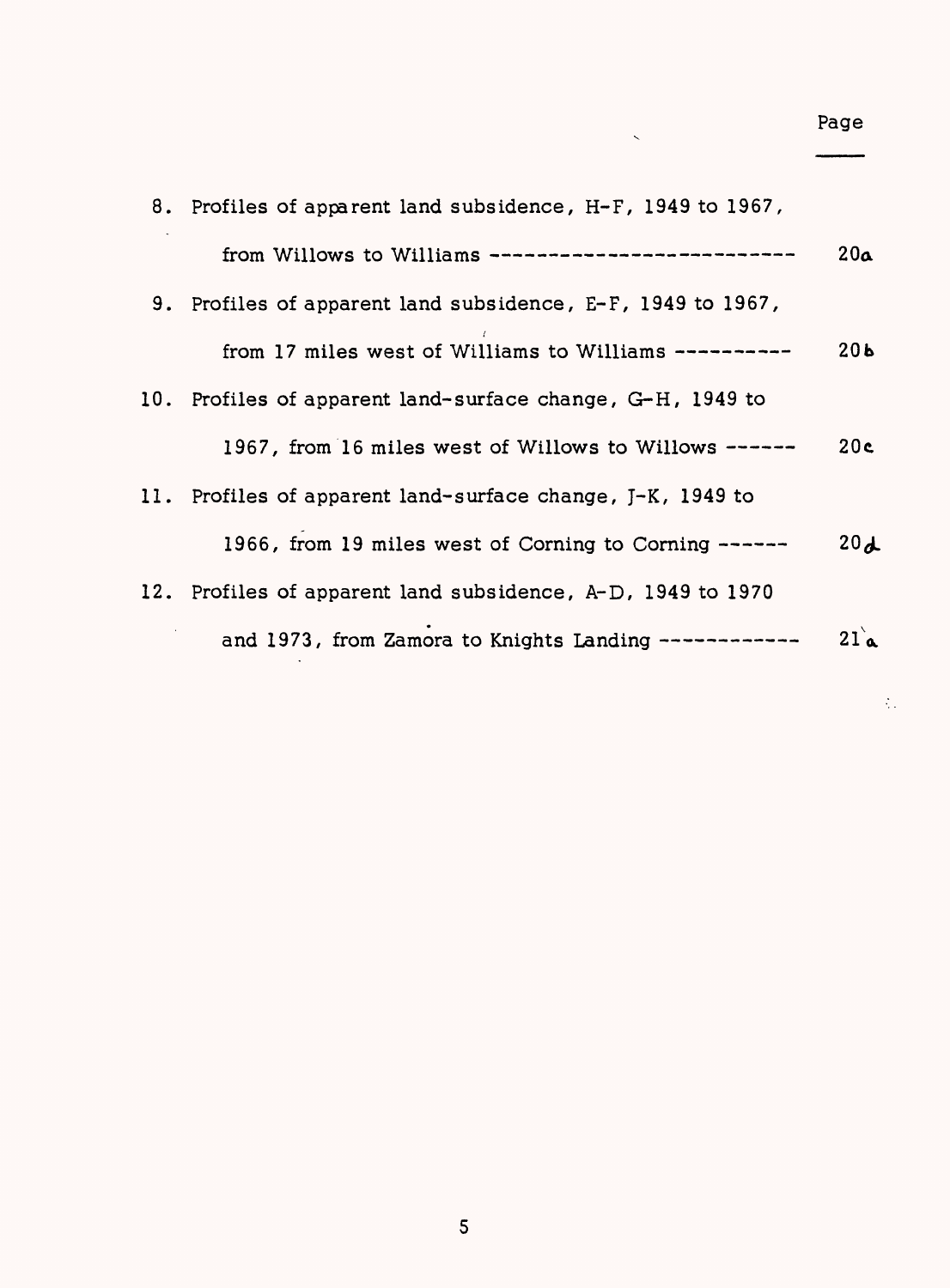# PRELIMINARY INVESTIGATION OF LAND SUBSIDENCE IN THE SACRAMENTO VALLEY, CALIFORNIA

By B. E. Lofgren and R. L. Ireland

## ABSTRACT

Although a number of agencies have made leveling surveys in Sacramento Valley and a valleywide network of first- and second-order control exists *,*  few areas have sufficient control for determining whether land subsidence has occurred and if so, how much, within the time span of vertical control. Available data suggest that 0.2 to 0.9 foot (0.06 to 0.3 m) of subsidence probably has occurred from 1935-42 to 1964 in an extensive agricultural area of heavy ground-water pumping between Zamora and Davis, and that as much as 2 feet (0.6 m) of subsidence has occurred in at least two areas of pumping overdraft--east of Zamora, and west of Arbuckle.

A comparison of maps showing long-term water-level decline and average annual ground-water pumpage indicates several other areas of probable subsidence. In six general areas--northwest of Sacramento; northeast of Sacramento; southeast of Yuba City; 10 miles (16 km) north of Willows; 20 miles (32 km) north of Willows; and especially in the Arbuckle area ground-water declines have quite probably produced significant subsidence. In two areas of most intensive pumping, no long-term water-level declines have occurred, and no subsidence is indicated.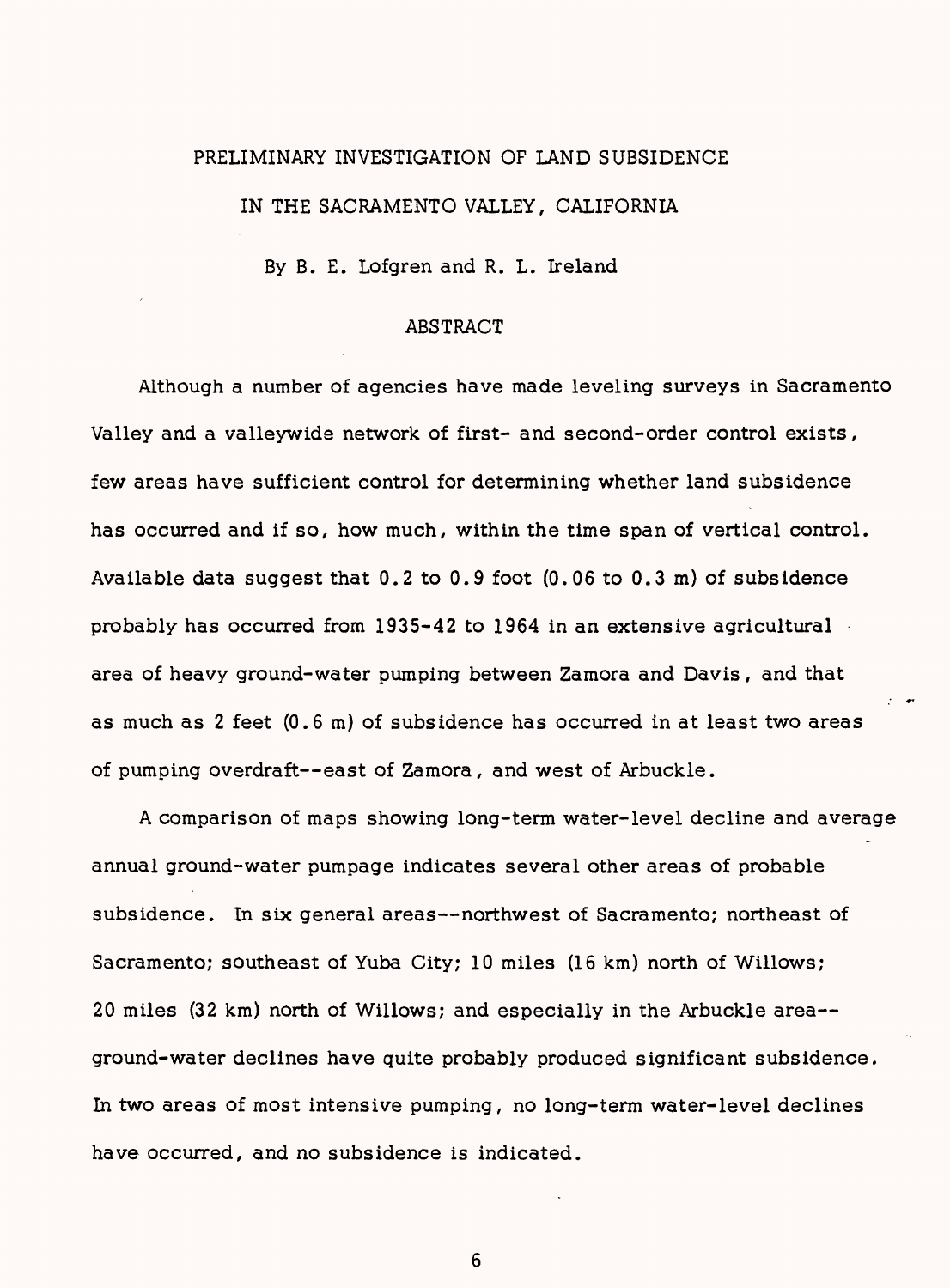If problems of land subsidence are of concern in Sacramento Valley, and if estimates of historic subsidence or subsidence potential are needed, serious consideration should be given to a field program of basic-data collection. Second-order leveling along a few carefully selected lines of existing control, and the installation and operation of two or three compaction recorders in areas of continuing water-level decline, would provide helpful data for estimating past and future subsidence.

 $\ddot{\cdot}$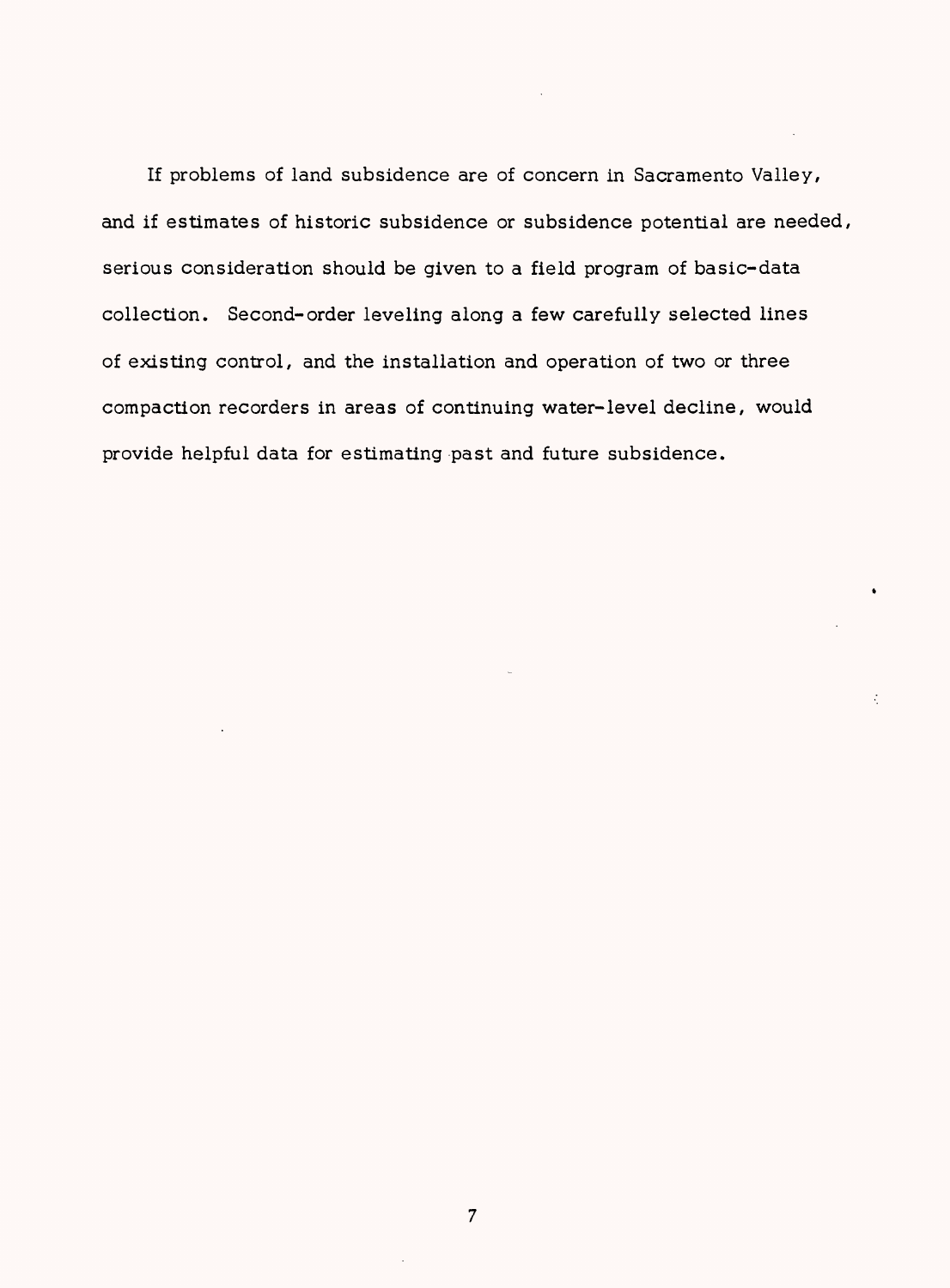#### INTRODUCTION

Unlike the San Joaquin Valley, ground-water levels in most of the Sacramento Valley have remained generally high during the past 50 years of agricultural development. Traversed by the largest river of the State the Sacramento River and its tributaries--the irrigation demands of Sacramento Valley are supplied largely by surface streams and canals. Ground-water pumpage in Sacramento Valley in the mid-1960's was about 1.8 million acre-feet  $(2.2 \times 10^9 \text{ m}^3)$  per year (Mitten, 1971, 1972), about one-sixth the ground-water withdrawal of the San Joaquin Valley. In a few localities, however, intensive pumping has caused long-term declines of ground-water levels. In several of these areas of overdraft, and also in at least two of the numerous scattered gas fields, there is evidence of land subsidence probably caused by the fluid extractions. East of Zamora, for example, as much as 2 feet (0.6 m) of subsidence apparently has been caused by heavy pumping, and at several locations between Davis and Zamora subsidence exceeds 0.5 foot (0.15 m). At Arbuckle, and reportedly near Corning, local subsidence may be caused by gas-field withdrawals. In most of the valley, however, leveling data are too sparse to determine whether or not subsidence has occurred.

 $\mathcal{L}_{\mathrm{in}}$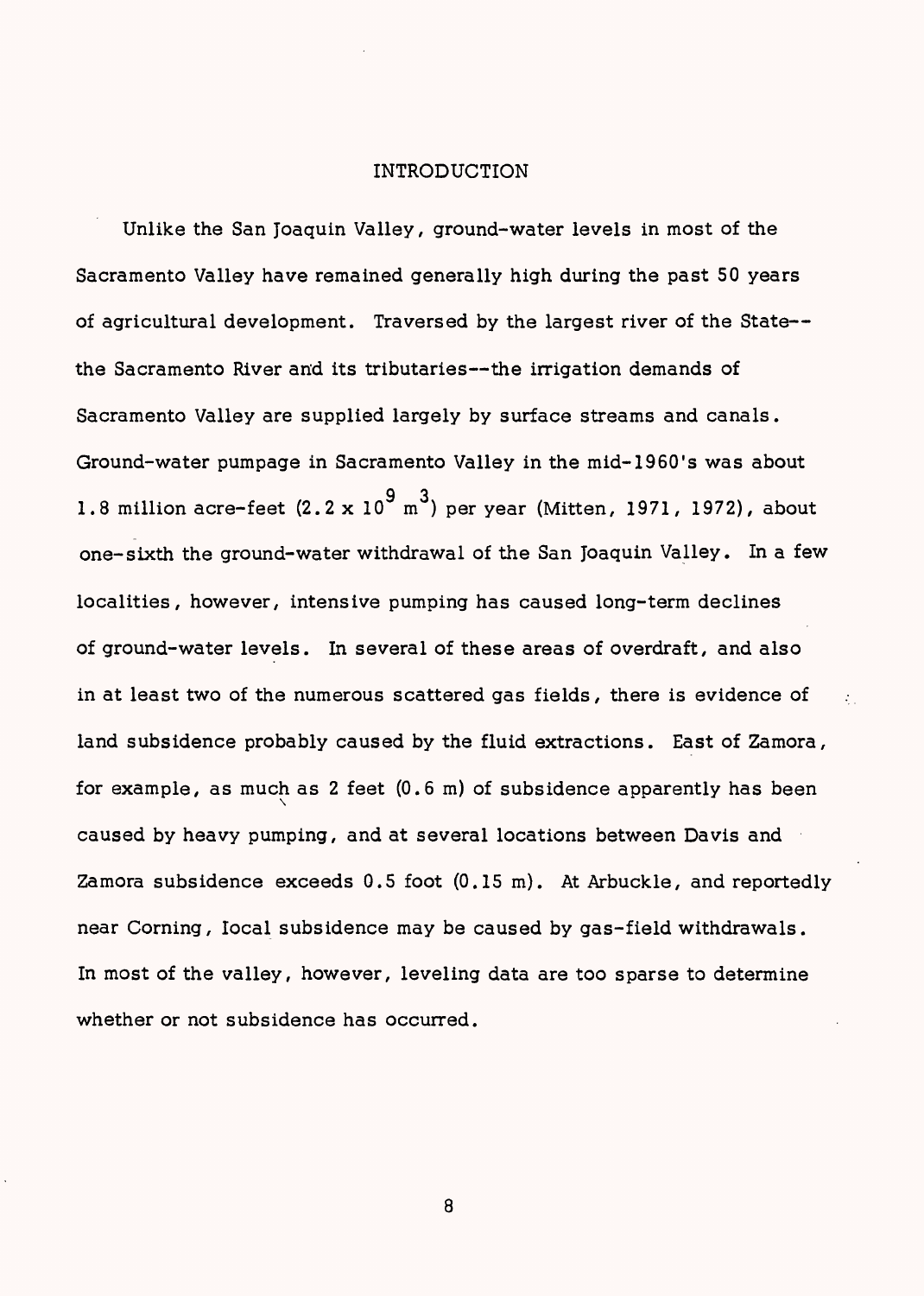Land subsidence, if occurring on a broad scale in Sacramento Valley, is of serious concern from several aspects. Many of the floodways, levees, and canals of the valley--traversing great distances and designed with very gentle gradients--may be seriously affected by even small elevation changes. Also, in managing the ground-water basin for cyclic storage, particularly with the possibility of large pumping drawdowns during future droughts, the likelihood of causing future subsidence is of prime interest. To know where subsidence has occurred in the valley, and the magnitude, rate, and causes of the subsidence is of interest to Federal, State, and local agencies.

Although many agencies have done leveling in Sacramento Valley, little of the data are adequate for interpreting subsidence. Most of the surveys have spanned only short distances and have tied to reference bench marks of uncertain elevation. To be meaningful, surveys must be of regional extent, reaching beyond areas of subsidence to relatively stable reference ties. The first leveling along a line of bench marks determines the relative elevation of the bench marks, and establishes a base from which future changes can be measured. Subsequent resurveys of these bench marks, again tied to the same relatively stable reference tie, are necessary before changes in elevations can be calculated. Although a rather extensive network of first- and second-order leveling exists in the Sacramento Valley, largely established before the heaviest ground-water development, many of the areas of overdraft are not traversed, and few of the lines have been resurveyed.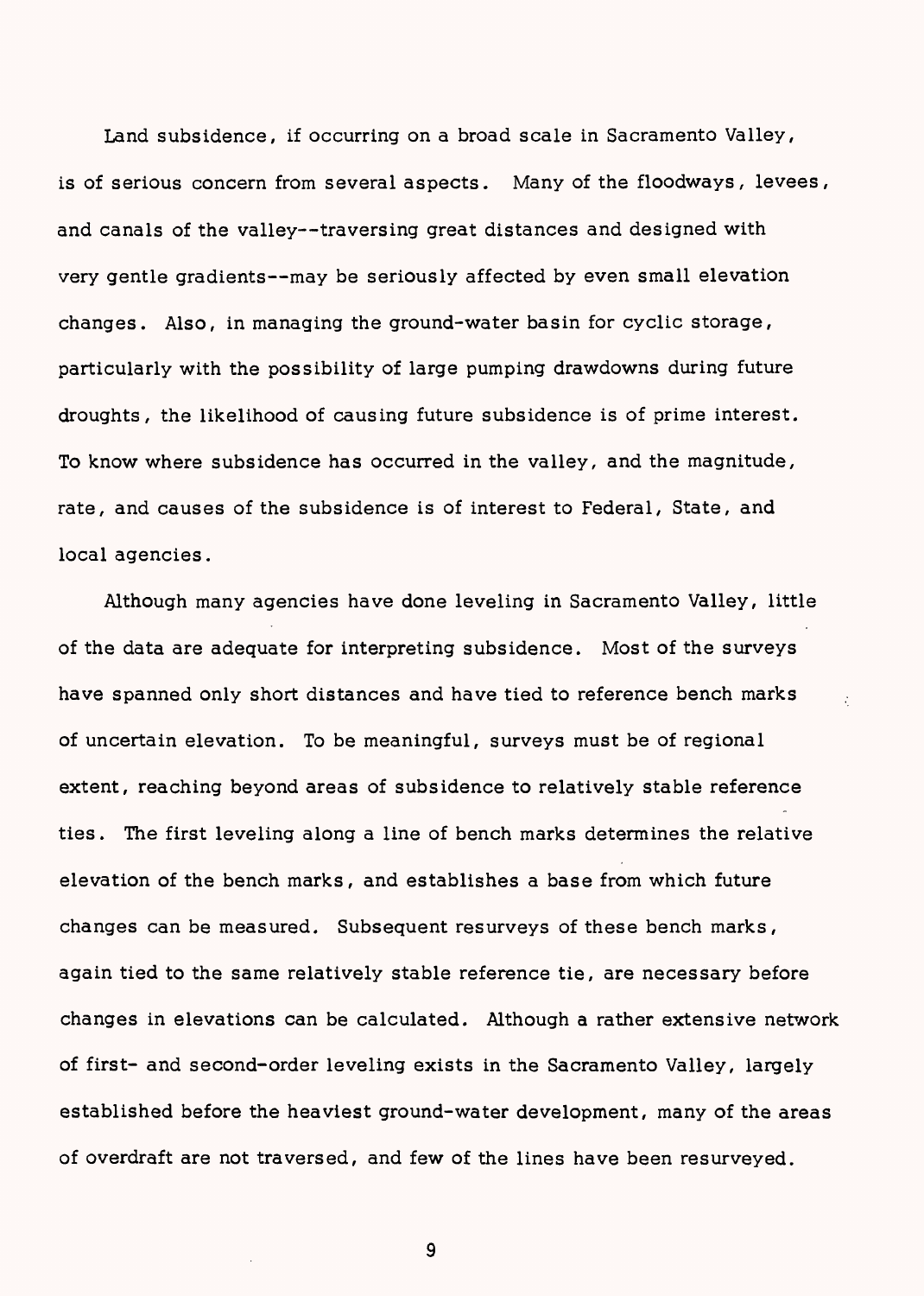As part of the cooperative studies with the California Department of Water Resources, the U.S. Geological Survey was asked to make a preliminary investigation of subsidence in the Sacramento Valley. The purposes of the investigation were to determine the extent of regional leveling in the valley; to delineate the areas where repeated leveling indicates that  $\bullet$ subsidence has occurred; to map the areas of significant historic water-level decline, insofar as data are available; to show which of these have been traversed by repeated leveling; and to make  $\stackrel{\text{'}}{\text{a}}$  brief interpretation of the data available. Even though pertinent data were known to be sparse, this appraisal is a first step in understanding both historic changes or subsidence potential in the valley.

For a detailed discussion of the geologic features and ground-water storage capacity of the Sacramento Valley, reference is made to the report by Olmsted and Davis, 1961.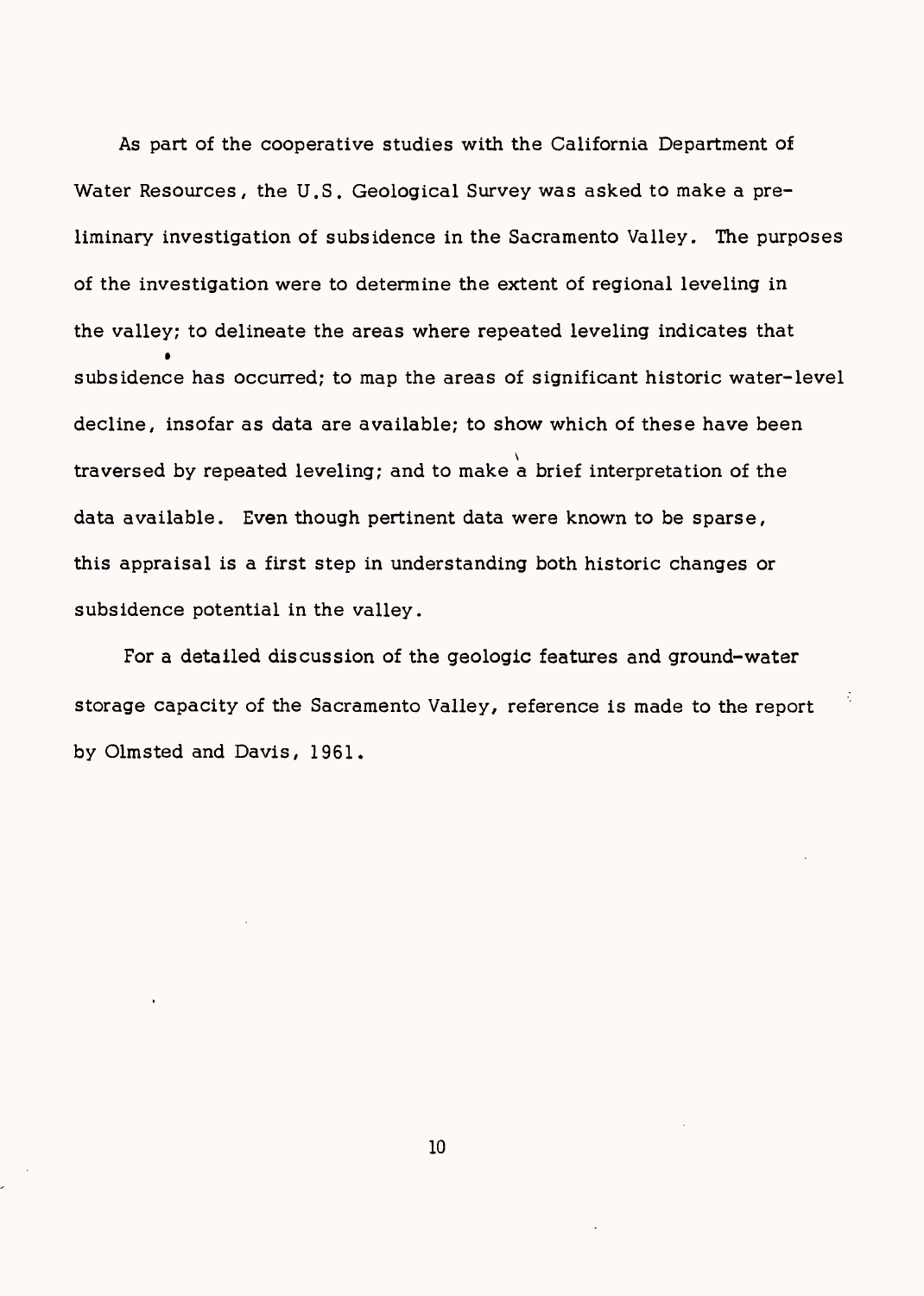### EXTENT OF LEVELING BY THE NATIONAL GEODETIC SURVEY

Figure 1 shows the network of first- and second-order regional leveling

Figure 1 near here.

in Sacramento Valley by the National Geodetic Survey, a component of National Ocean Survey  $\frac{1}{1}$  (formerly U.S. Coast and Geodetic Survey).

Footnote  $(p. 1 lb)$  near here.

Also shown, by letter designation, are the reaches of the net for which profiles of apparent change in elevation of the land surface are included in the report. This regional network is the base to which most of the surveys of other agencies over the years have been tied, and also, is the reference datum from which measured changes in this report have been calculated. Figure 2 shows the years of leveling on each of the survey

Figure 2 near here.

lines, and also the bench marks for which repeated leveling indicates significant change in land-surface elevation.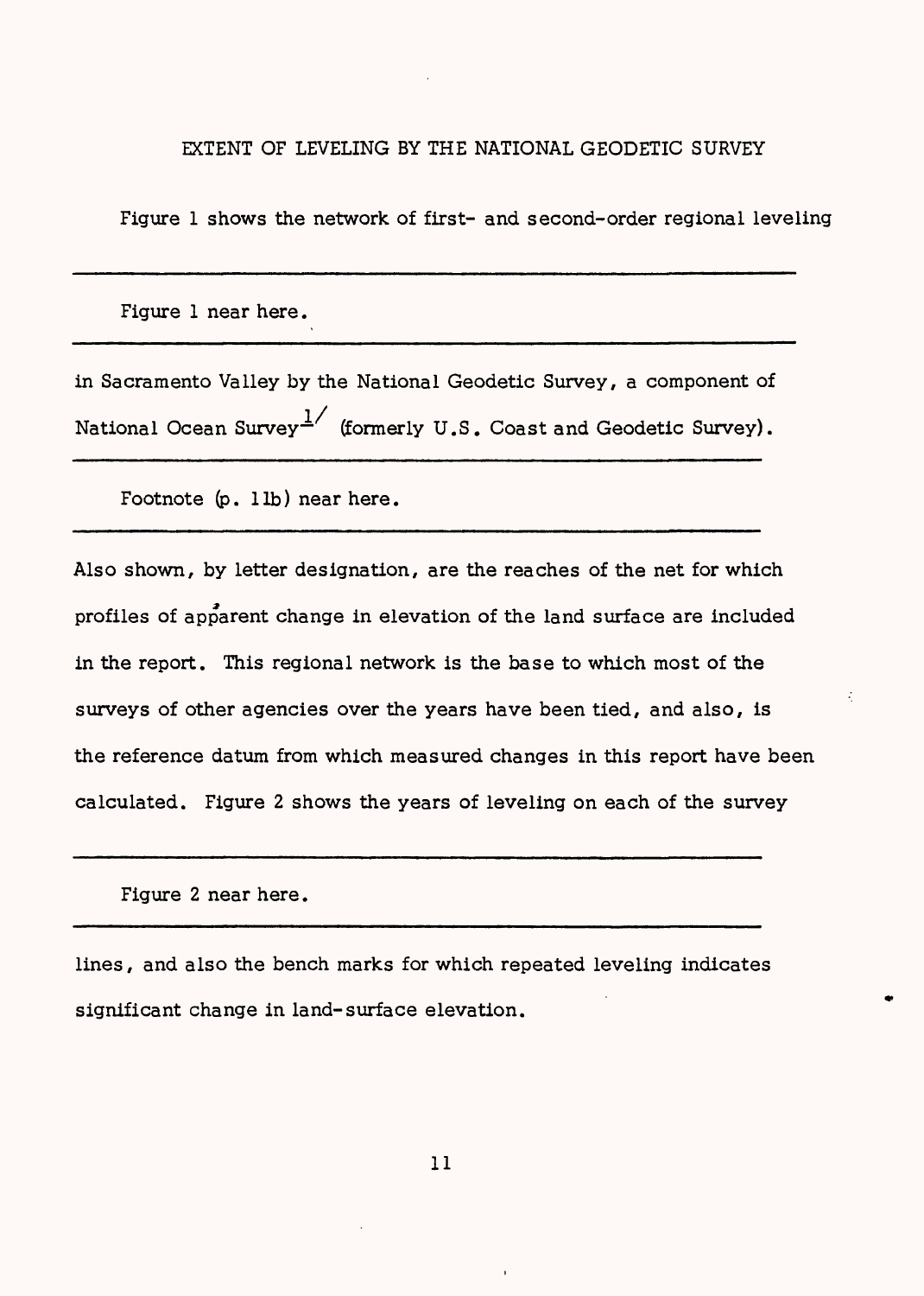$1/$  The agency requests that all inquiries for geodetic control data (including vertical-control data) be directed to the National Geodetic Survey, Rockville, Maryland 20852, and advises that this name will replace Coast and Geodetic Survey on future publications. Accordingly, subsequent reference in this report is to the National Geodetic Survey.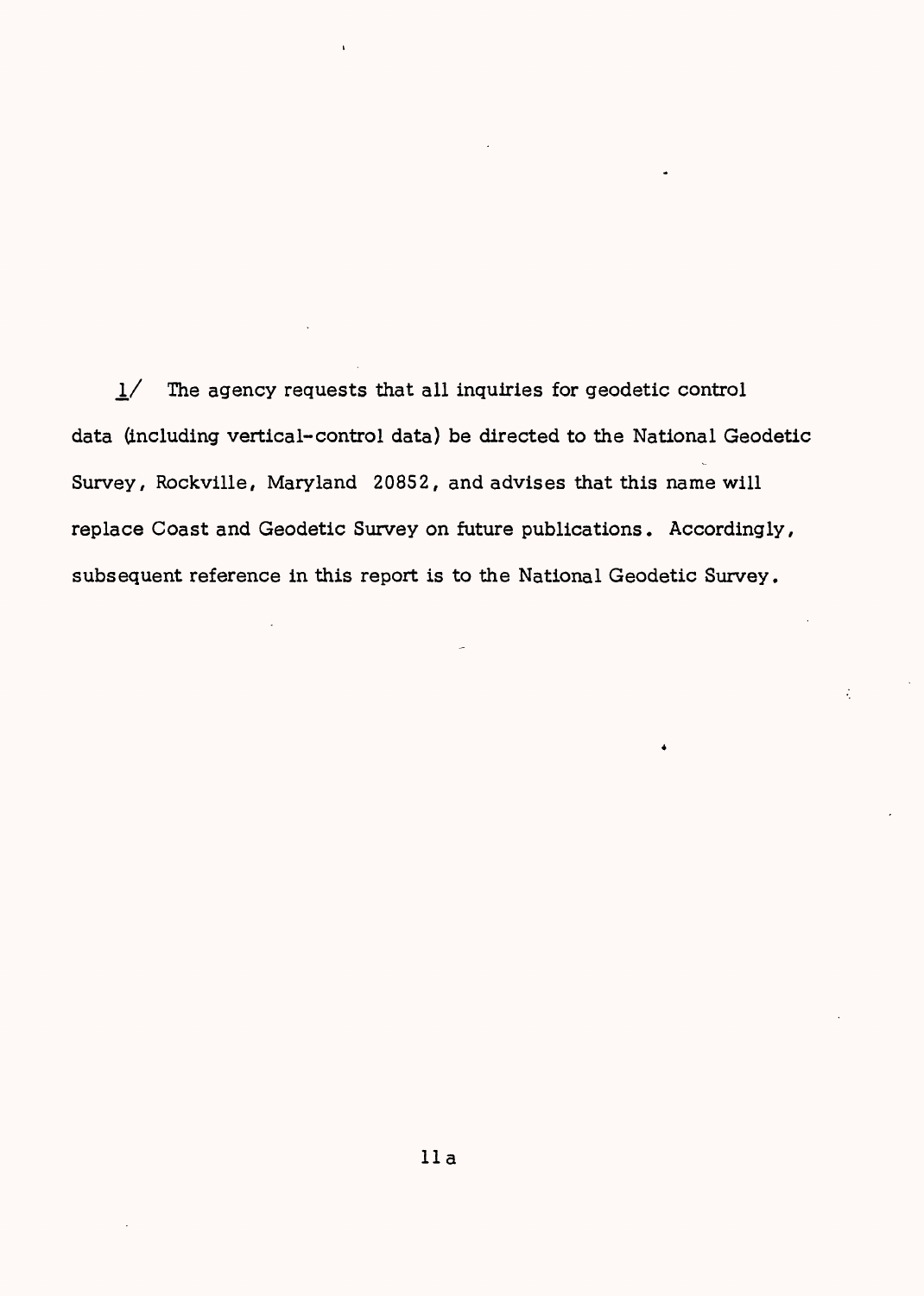Published bench-mark elevations by the National Geodetic Survey, listed by line and number for the thirteen 30-minute quadrangles (fig. 2) in Sacramento Valley, are the basis for most of the leveling data in this report. After carefully reviewing the available leveling data, it is concluded that the first surveys on most of the lines (fig. 1) are an adequate and reliable base for measuring subsequent elevation changes of bench marks (see figs. 5-12). Published elevations for later resurveys along these lines, however, frequently do not reflect true elevation changes. Problems of using different reference ties in different parts of the valley, and procedures of adjusting the field data to obtain suitable survey closures, often have obscured or eliminated in the published data the changes in bench-mark elevations that have actually occurred. No attempt has been made in this study to reconcile any of these discrepancies or to reinterpret any of the published data. It is believed, however, that a relatively simple reinterpretation of the releveling data of the valley, possibly by the National Geodetic Survey if guidelines are provided, could eliminate many discrepancies in the existing data.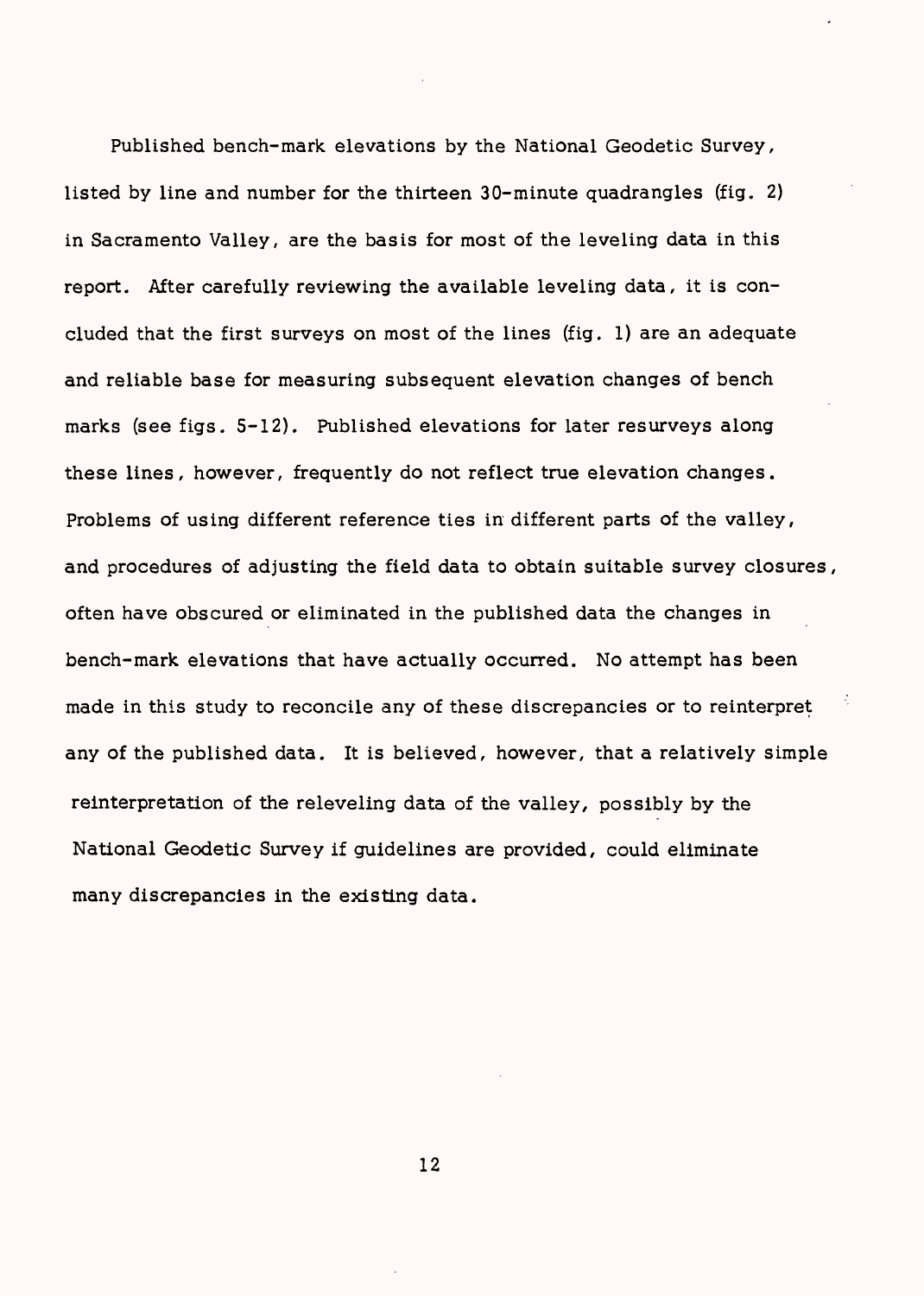## POSSIBLE CAUSES OF SUBSIDENCE

Of the five types of subsidence occurring in the San Joaquin Valley and Delta areas (Poland *\* Lofgren, Ireland, Pugh, 1973, p. 39), probably only three occur in Sacramento Valley. Listed in descending order of magnitude, these are: (1) subsidence caused by water-level decline and the consequent compaction of the water-bearing deposits; (2) subsidence related to gas-field fluid withdrawal; and (3) deep-seated tectonism. Little data are available to correlate subsidence with any of these causes, or to determine the magnitude and rate of subsidence taking place.

Because fluid-pressure declines result in increased effective stress (Lofgren, 1968), areas of fluid extraction are likely to subside if water levels decline significantly. In other areas studied, a rough rule of thumb suggests that 1 foot (0.3 m) of subsidence results for each 10 to 100 feet (3 to 30 m) of water-level decline below historic low levels (subsidence/head-decline ratio of 0.1 to 0.01).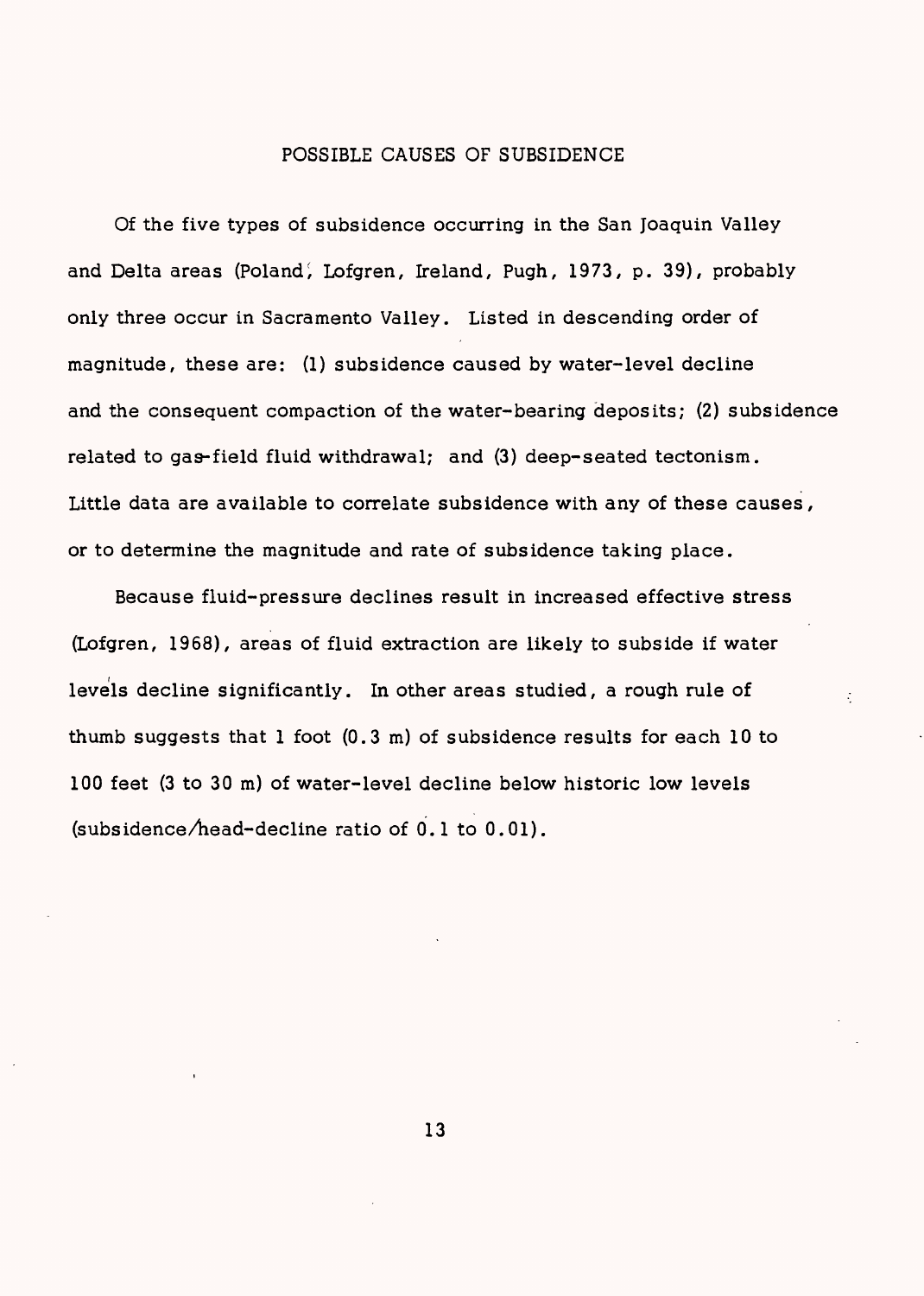Unfortunately, long-term water-level measurements in wells in most of Sacramento Valley are almost as sparse as the limited subsidence data. Figure 3 shows the long-term water-level trends at 13 locations and also

Figure 3 near here.

the areas where significant water-level decline is known to have occurred between 1912-13 (Bryan, 1923, pi. IV) and 1969. Thus, in at least five localities on both sides of the valley trough, water levels have declined from 40 to 110 feet (12 to 33 m) prior to 1969. Quite likely, measurable subsidence has occurred in each of these areas. Figure 3 also delineates the scattered gas fields in which subsidence, past or future, is a possibility,

÷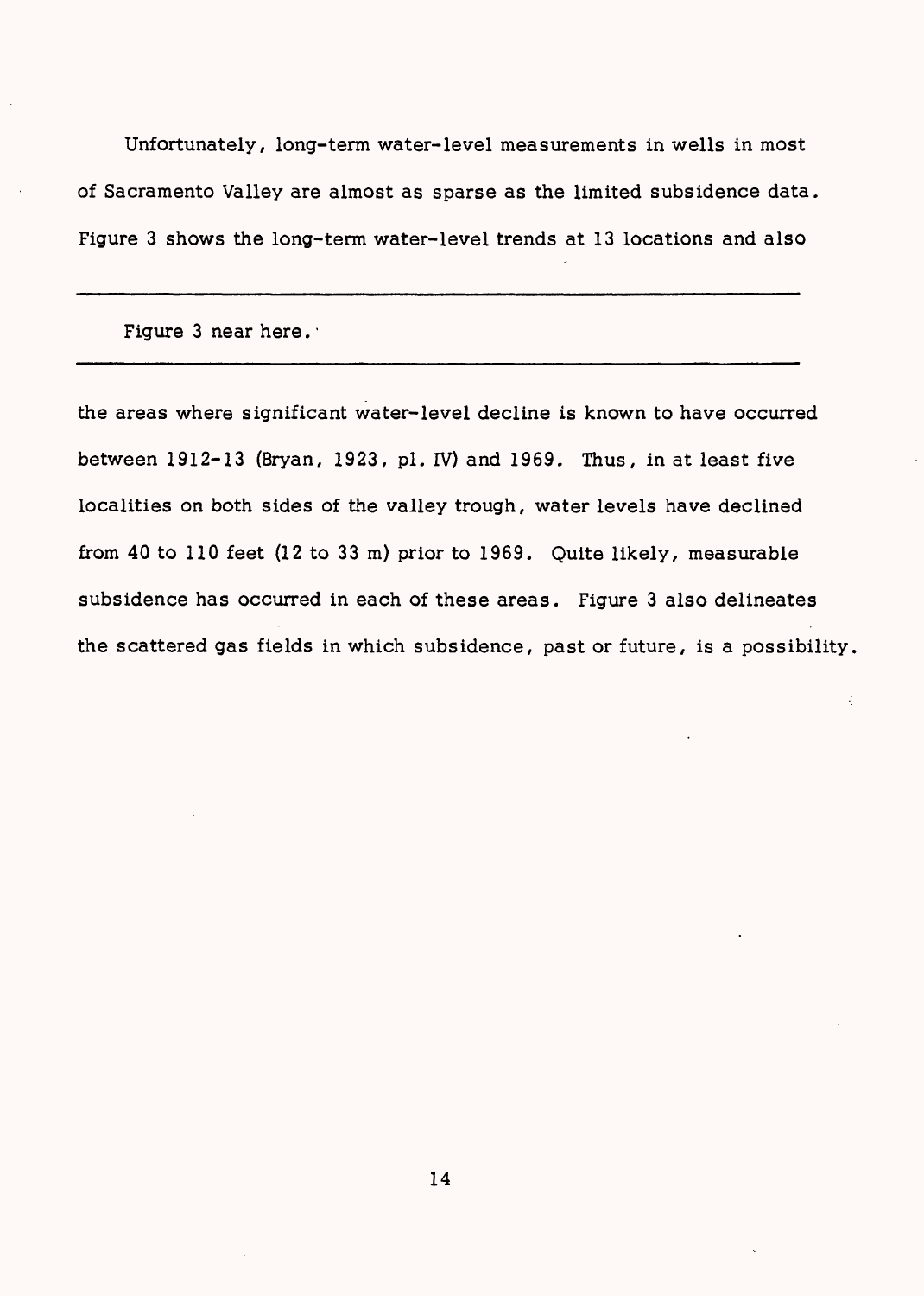Figure 4 shows the average annual ground-water pumpage for 1966-69

Figure 4 near here.

by township throughout Sacramento Valley, as estimated by the Geological Survey from electrical power and meter data (Mitten, 1971, 1972). In this illustration, pumpage is reported in feet of water [acre-feet per township \*  $23,040$  (acres per township) = feet], and each township average is shown as a point value at the center of the township for simplicity in contouring. Thus, in T. 9 N. , R. 5 E. , a few miles northeast of Sacramento, a 1966-69 average of 1. 6 feet (0.49 m) of water (1. 6 acre-feet per acre) was pumped each year. In this same area, from 20 to more than 50 feet (6 to more than 15 m) of water-level decline (fig. 3) occurred from 1912-13 to 1969.

÷.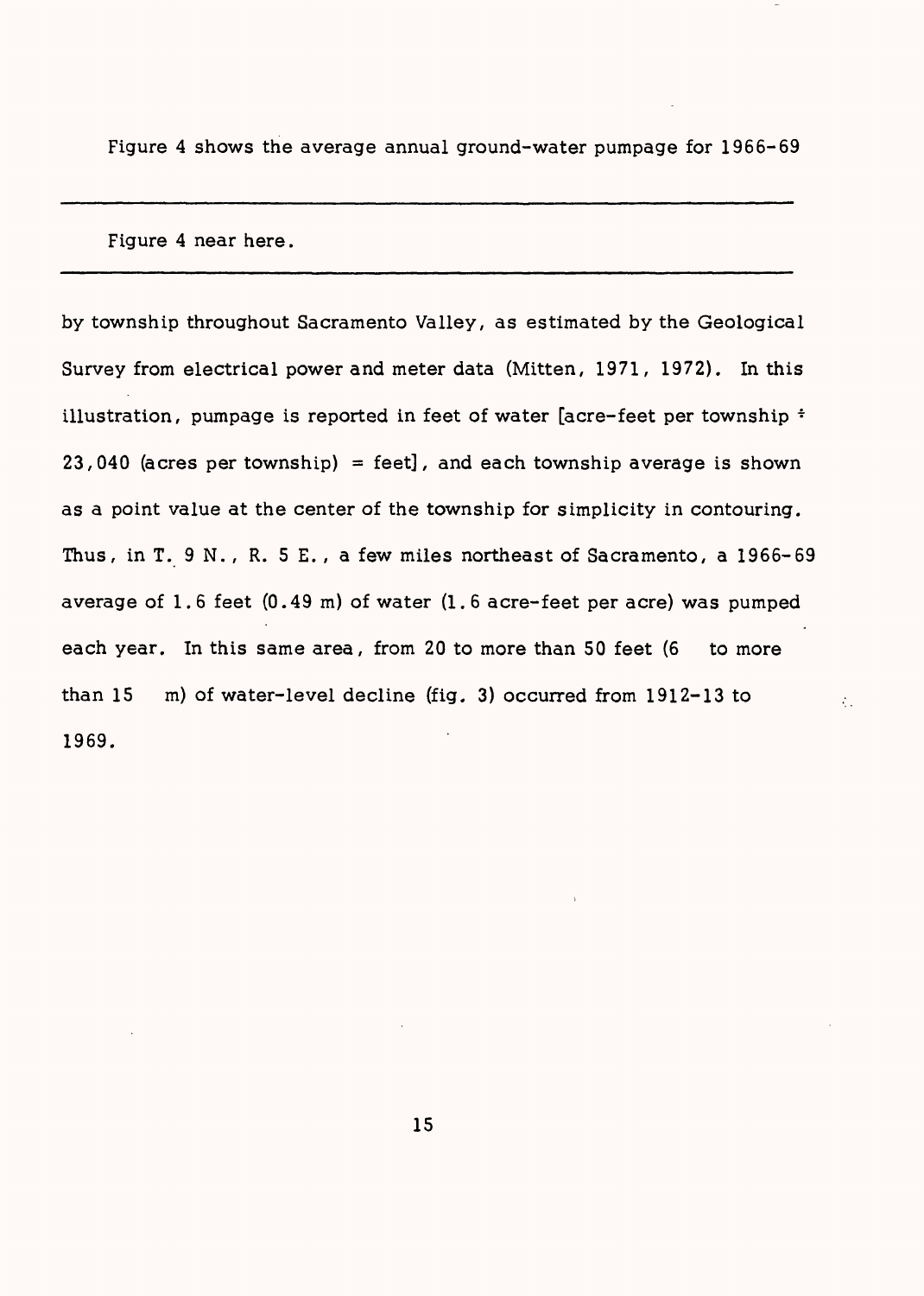Comparing areas of intensive pumping (fig. 4) with areas of significant long-term water-level decline (fig. 3), in four localities there is some coincidence. Apparently, these are areas of limited recharge and pumping overdraft. In other areas, recharge is apparently sufficient to replenish the ground-water reservoir and prevent long-term water-level declines. It is suggested that in six general areas--northwest and northeast of Sacramento, southeast of Yuba City, 10 miles (16 km) north and 20 miles (32 km) north of Willows, and especially in the Arbuckle area 12 miles (19 km) south of Williams--ground-water declines have quite likely produced a significant amount of subsidence. In the two areas of most intensive pumping in the Sacramento Valley, south and southwest of Chico, no long-term decline of water levels has occurred.

 $\mathcal{L}_{\mathrm{in}}$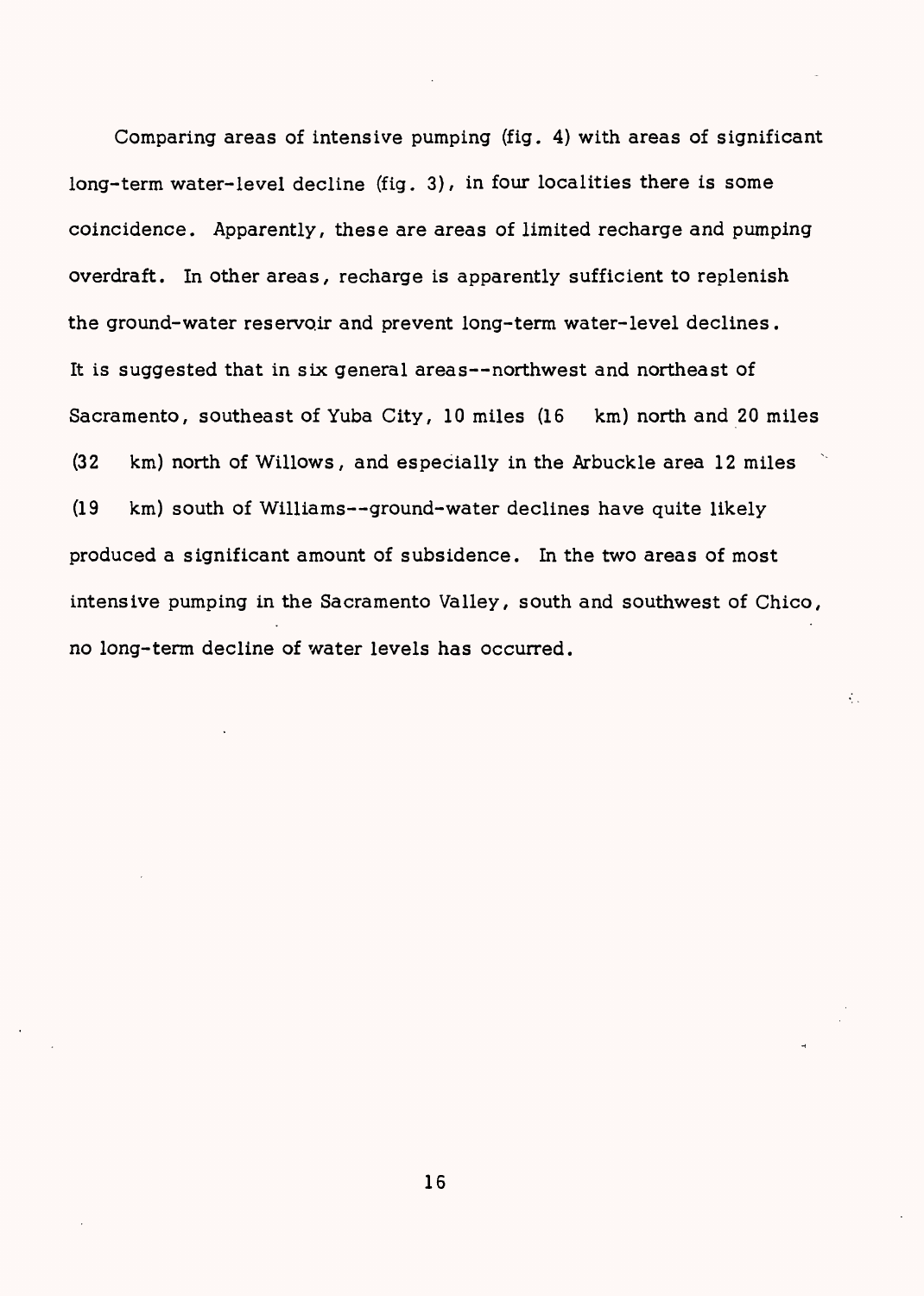## AREAS OF APPARENT SUBSIDENCE

As noted earlier, few areas in the Sacramento Valley have sufficient leveling control to permit calculating the amount or extent of subsidence that may have occurred. In a few localities, however, repeated leveling does indicate definite changes in land-surface elevation.

÷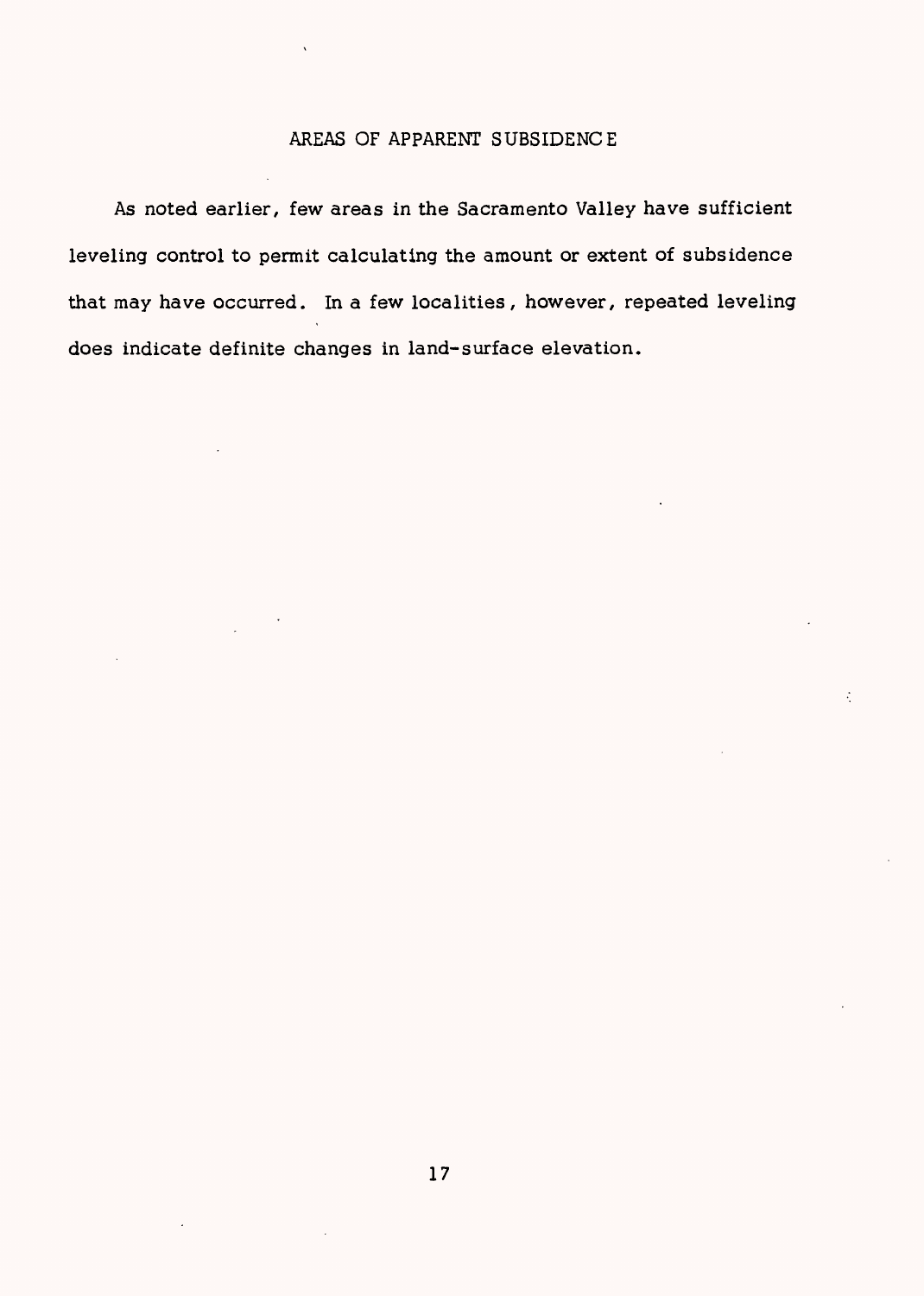Figures 5 through 12 show profiles of apparent change in land-surface elevation during various time intervals between levelings. For location of these profiles*,* see figure 1. Data used in preparing these profiles are principally bench-mark elevations of the National Geodetic Survey. Because of adjustment problems in the basic data, elevation changes shown in these profiles are approximate and indicate only the order of magnitude of relative change suggested by the data. Figure 5 suggests that from 0.2 to 0.9 foot

Figure 5 near here.

(0.06 to 0.3 m) of subsidence took place on the line from Zamora to Davis (fig. 1) between 1935-42 and 1964. A corresponding long-term water-level decline of as much as 20 feet (6 m) (fig. 3), indicates a very rough subsidence/ head-decline ratio of about 0.03 to 0.05. Figure 6 shows the apparent change

Figure 6 near here.

in elevation of the land surface along line C-A (fig. 1) from relatively stable rocks west of Madison to an area of active subsidence at Zamora. These profiles suggest 0.2 to 0.3 foot (0.06 to 0.09 m) of subsidence in the Madison area from 1949 to 1966, and more than  $0.6$  foot  $(0.2 \text{ m})$  of subsidence at bench mark A644 at Zamora from 1949 to 1964. However, the differentials at bench marks M849 and N849 between 1964 and 1966 suggest there may be about 0.2 foot (0.06 m) discrepancy in the datums of the two surveys.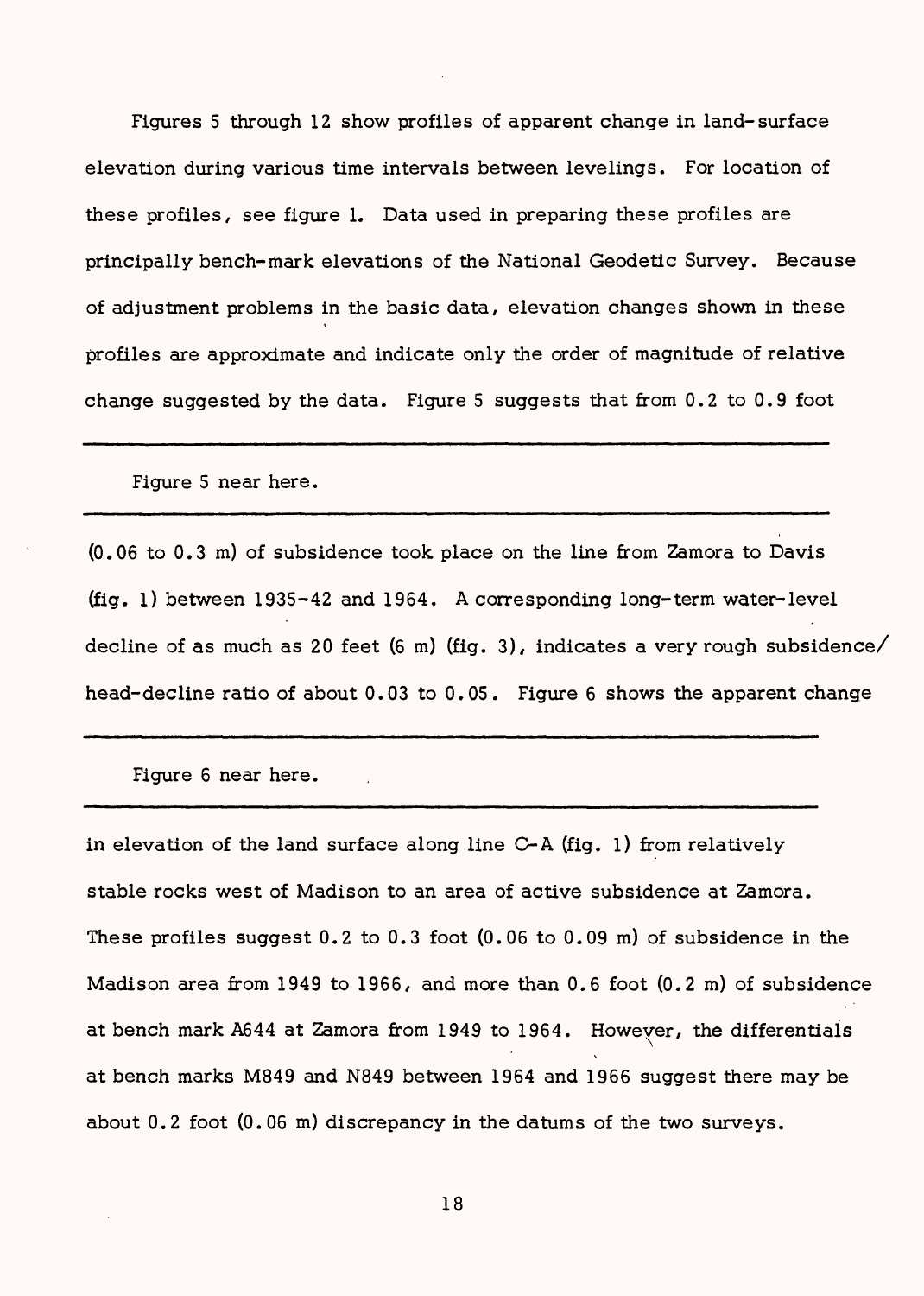

**0> ft**

**t-h**

 $\dot{\zeta}$ 

**MELERS IN WELERS** 

 $18a$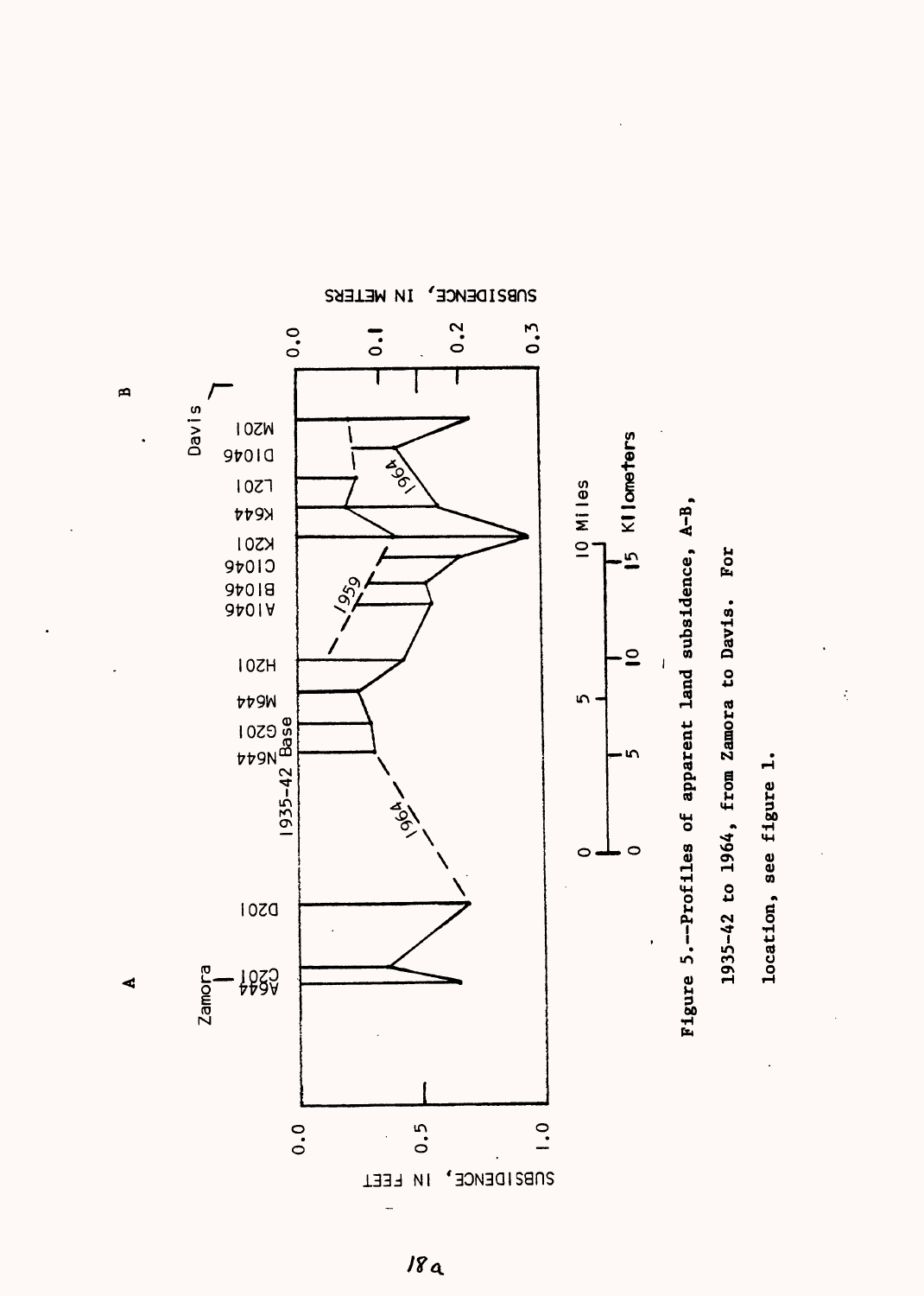

location, see figure 1.

location, see figure 1.

 $\boldsymbol{\cdot}$ 

 $18h$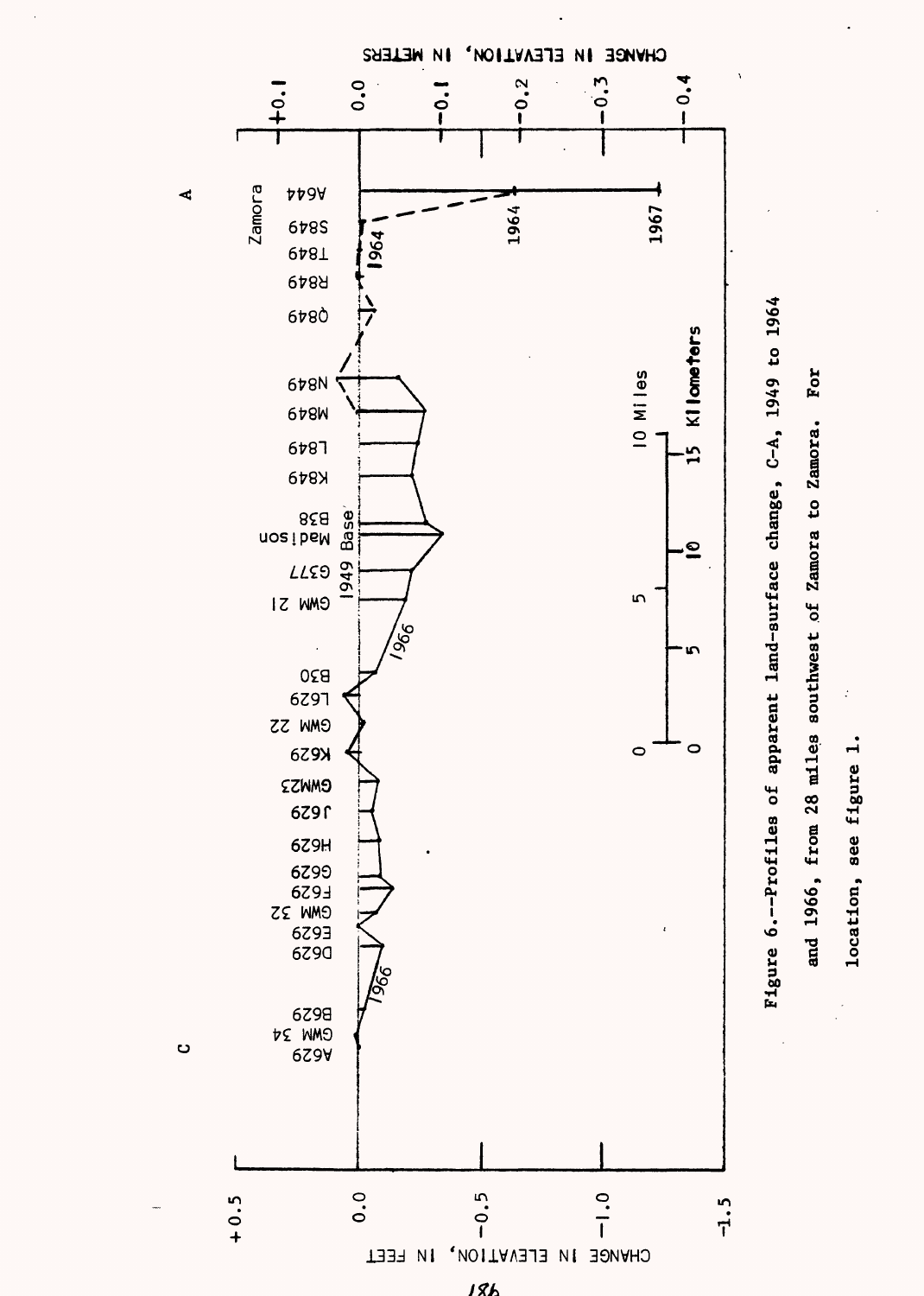Figure 7 shows the change from 1949 to 1967 from Zamora northward

Figure 7 near here.

to Williams, where subsidence ranged from about 0.2 to 0.8 foot (0.06 to 0.2 m) during the 18 years. At Arbuckle, water levels declined more than 40 feet (12 m) (fig. 3) and bench mark T200 subsided about 0.9 foot (0.3 m) from 1949 to 1967, suggesting a subsidence/head-decline ratio of about 0.02. A few miles west of Arbuckle, where water levels declined more than 110 feet (33 m) from 1912-13 to 1967, subsidence probably exceeded 2 feet (0.6 m) during this same period, assuming the same 0.02 subsidence/ head-decline ratio. It is interesting that both hydrographs for wells in the Arbuckle area (fig. 3) indicate a rising water-level trend since 1967.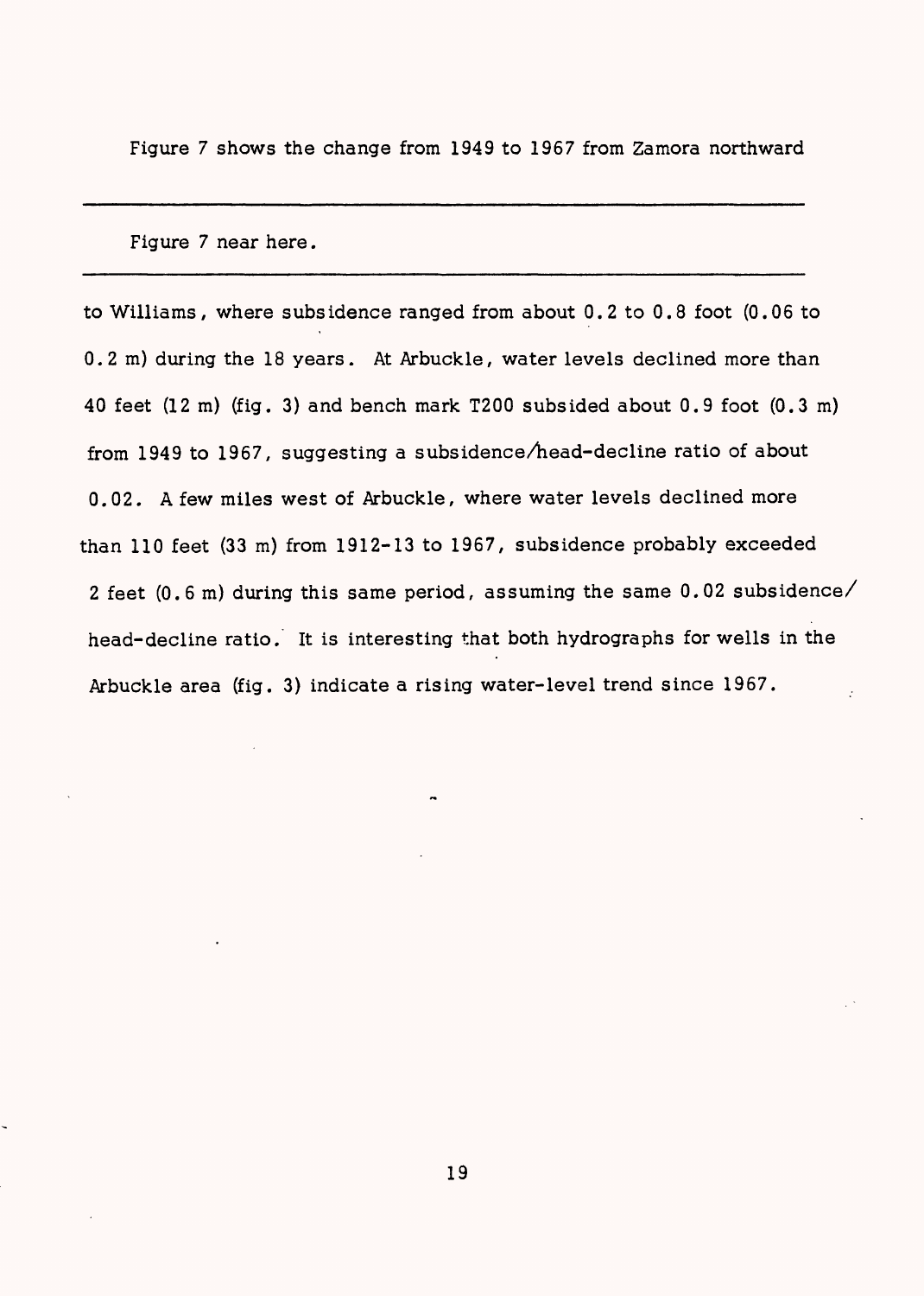

SUBS IDENCE<sup>,</sup> IN WELLEKS

IQ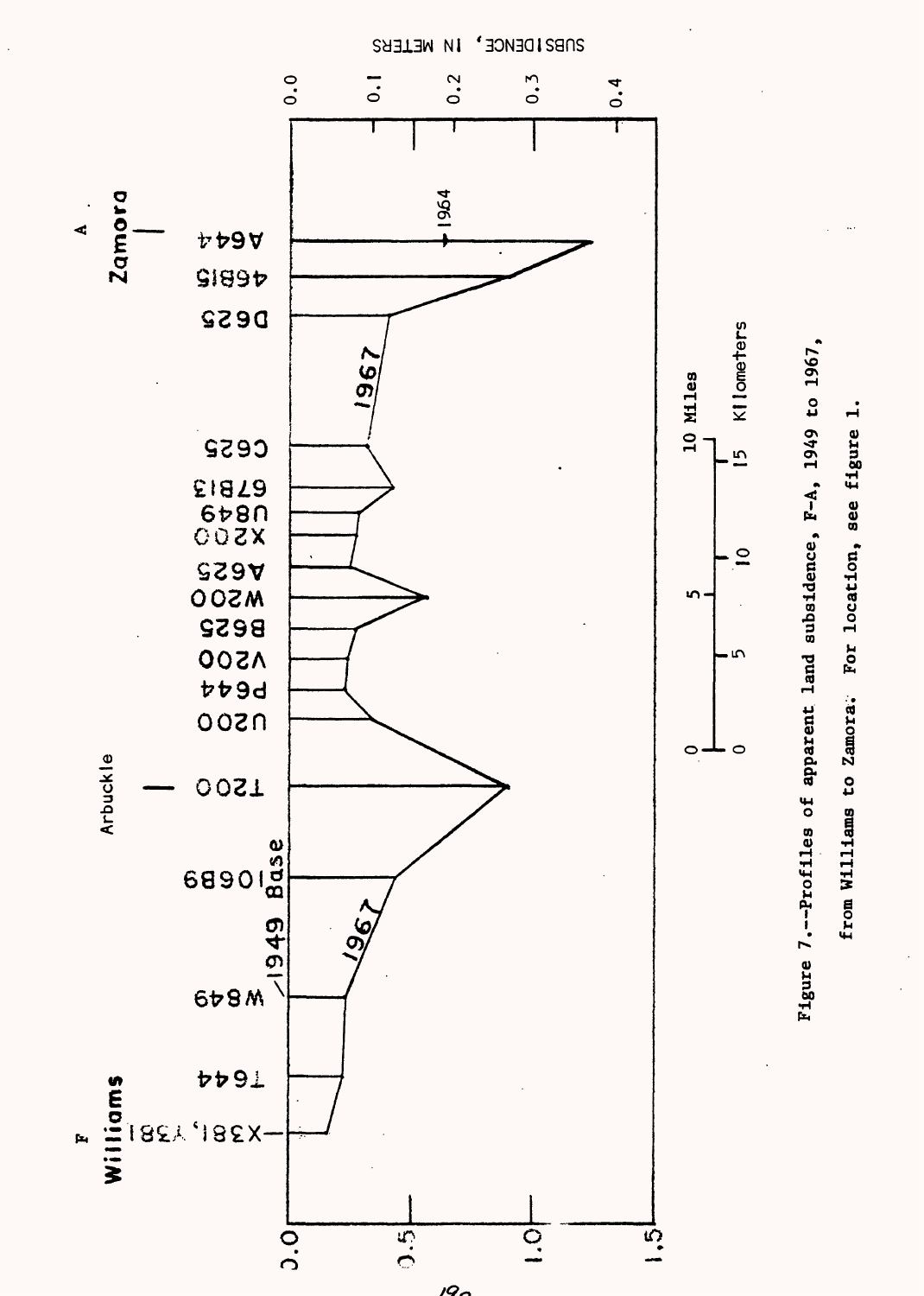From Willows to Williams (fig. 8), and westward from Williams (fig. 9)

Figures 8 and 9 near here.

apparent subsidence was generally less than 0.2 foot (0.06 m) from 1949 to 1967. On the lines running west from Willows (fig. 10) and west from

Figure 10 near here.

Corning (fig. 11), the apparent uplift of the land surface between 1949 and

Figure 11 near here.

1966 is probably not real. More likely, the reference bench marks to which these surveys were tied and which were assumed to be stable during this 1949-66 period, subsided about one-tenth of a foot (0.03 m) during the 17-year period.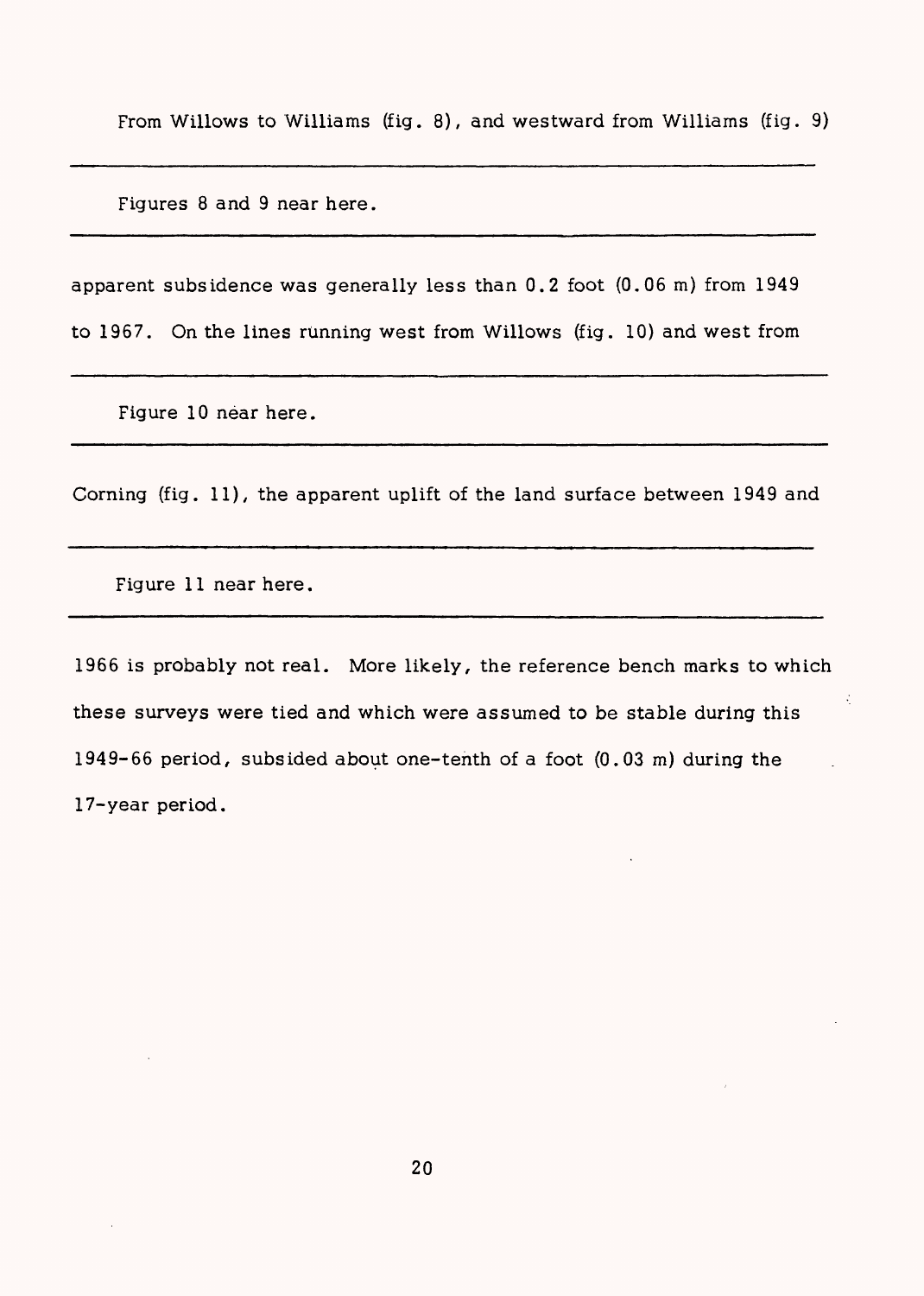

n o

 $\frac{1}{2}$ 

.ocat:

్త

20 a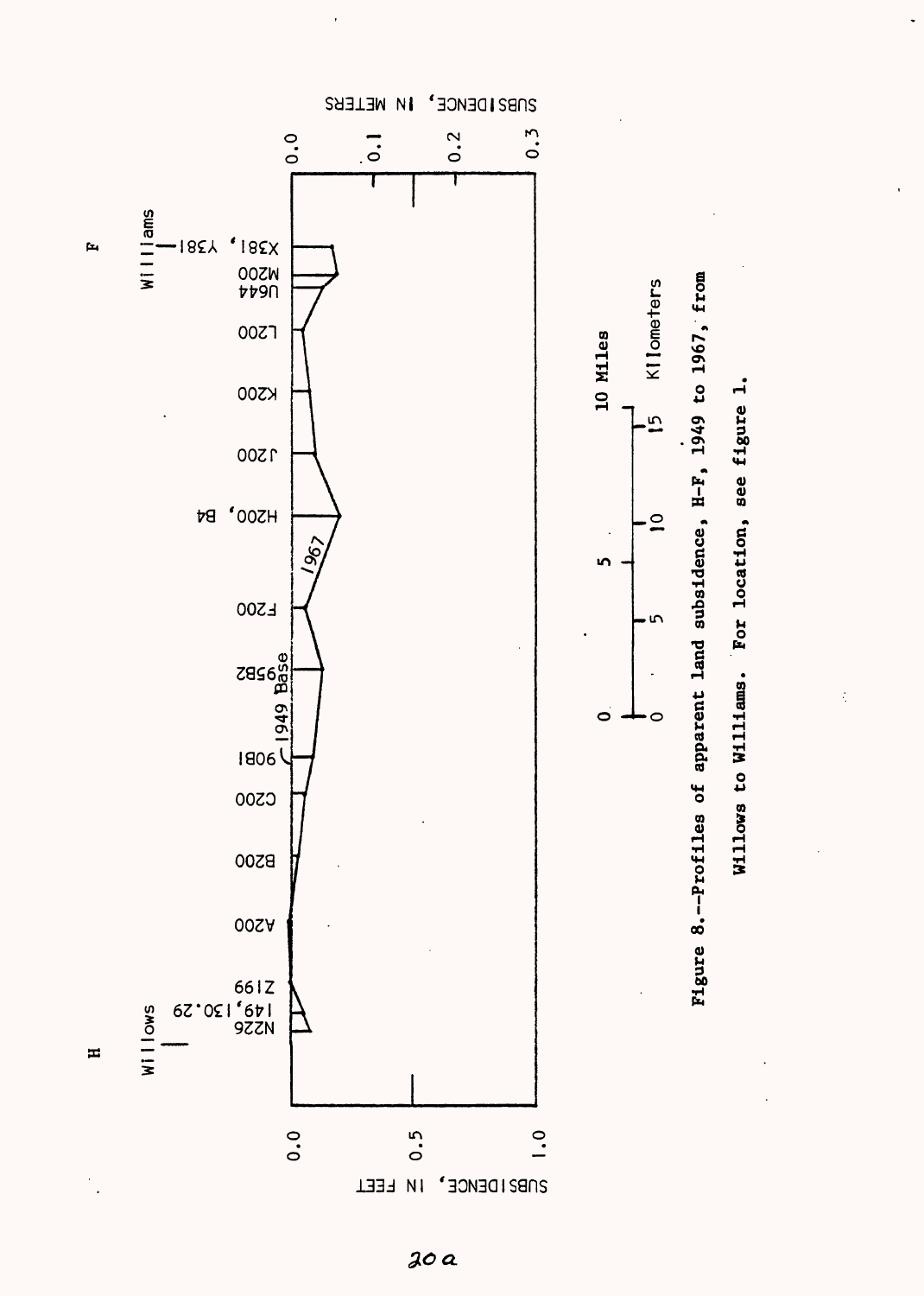SUBSIDENCE' IN WELEBS **b c 1 c 1 c 1 c 1 c 1 c 1 c 1 c 1 c 1 c 1 c 1 c 1 c 1 c 1 c 1 c 1 c 1 c 1 c 1 c 1 c 1 c 1 c 1 c 1 c 1 c 1 c 1 c L, 1 , -J ^ \***  $\overline{\phi}$   $\overline{\theta}$ **(D O CO0H ^ 3 rt E**<br>**549 Q) § Y38I X38I,**   $\mathbf{p}$ **3f^ H65 ,**   $\mathbf{f}$  $1111$ am <br>**0 -**<br>**0 -- 1**<br>**1**<br>**2**<br>**a ^ I ^/ H**<br> **H**<br> **W**<br> **W**<br> **W**<br> **W (D 3O <sup>13</sup> Ml /H ' \_i 114.29 13, Ml . \_\_ CO /ii / COg-**  $\mathfrak{m}$ **rtOi-hg** B<br>B<br>B<br>HOP<br>C9H<br>C9H<br>C9H<br>C9H<br>C9H<br>C9H<br>C9<br>C9<br>C9<br>C9<br>C9 5<br>**1**and **<sup>172</sup> ' Ll13 (-a, . 81 \**   $\begin{array}{c} 1111 \\
261 \\
29H\n\end{array}$ <u>ب</u> **(D S CO**  $\frac{1}{2}$ **H62 - KII3 ! c£ ^ CO c> «-^» o H« (D COO**  $i$ **r** $\cos 17$ **H6I <sup>1</sup> 645 \ -/ ( VOi~H 0 Ki H- 725 I H60 \ HII3 U <sup>1</sup> <sup>r</sup> 1278 (D**  $\mathbf{H}$ **OQe 00 O Ul O** 



**oo**

 $l$ **r**  $l$ **on** 

**CO (D (D K>**

**OQ C H (D j\_,**

 $20b$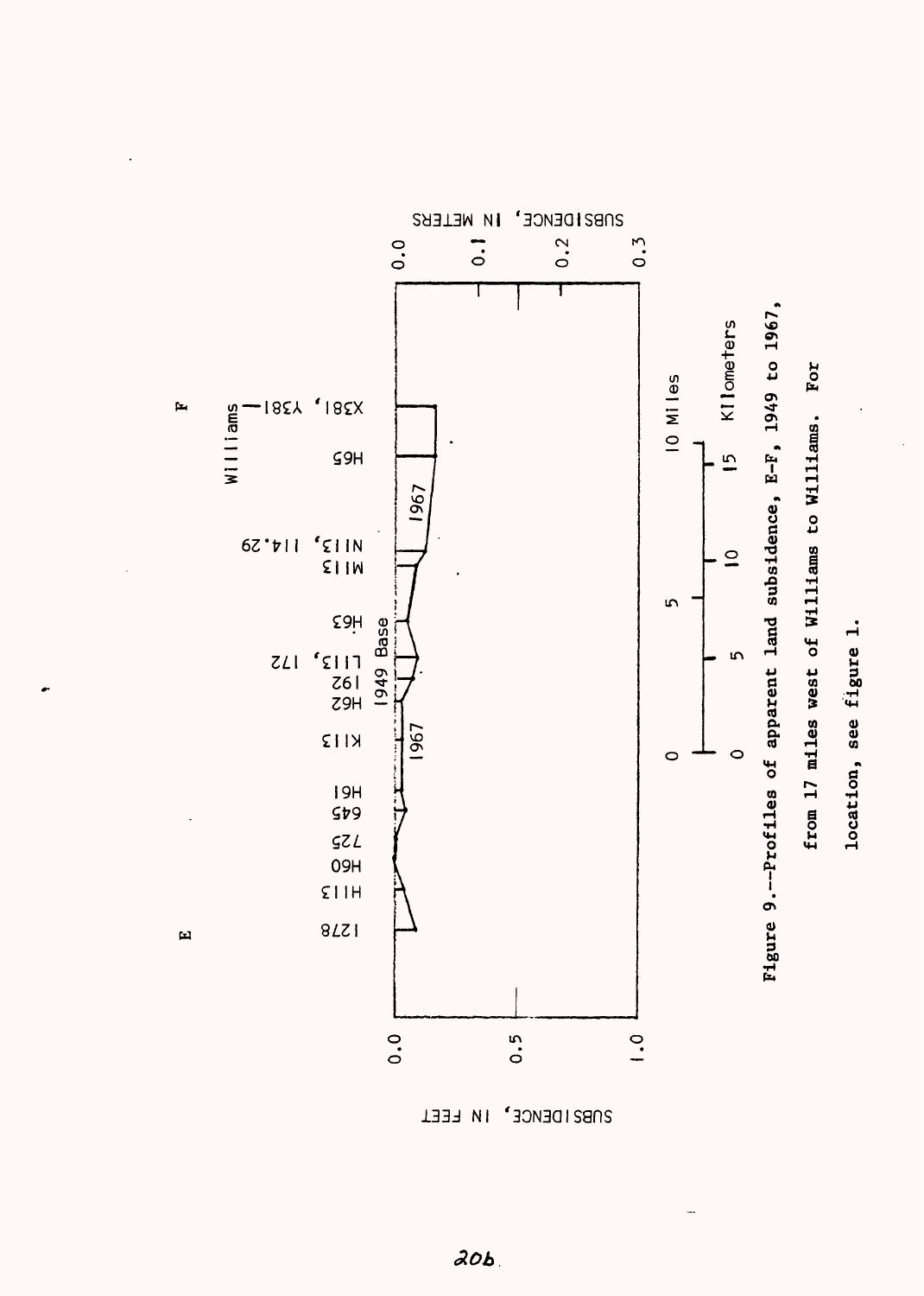

IN METERS CHVNCE

 $20c$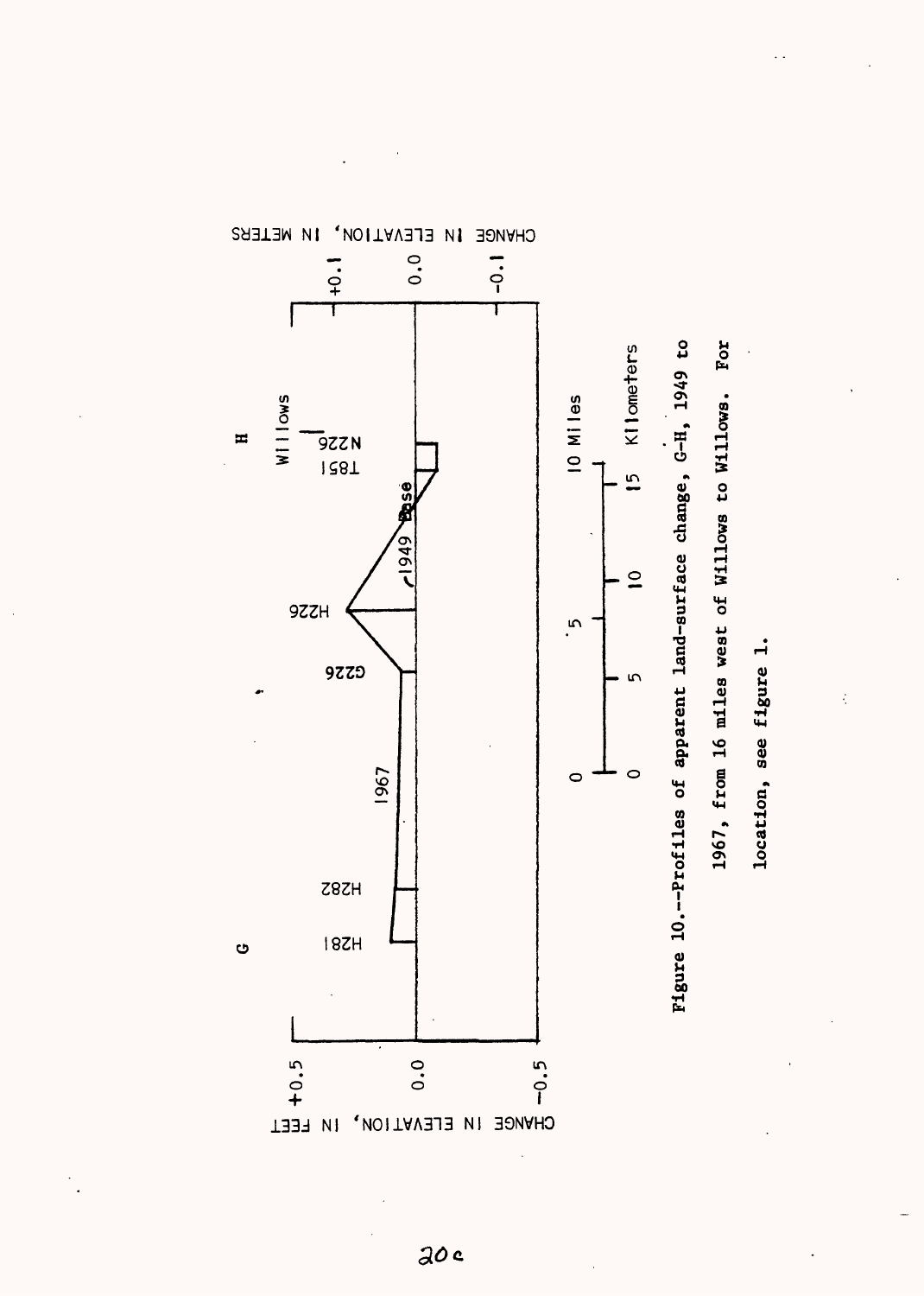

**ETERS** 

 $20d$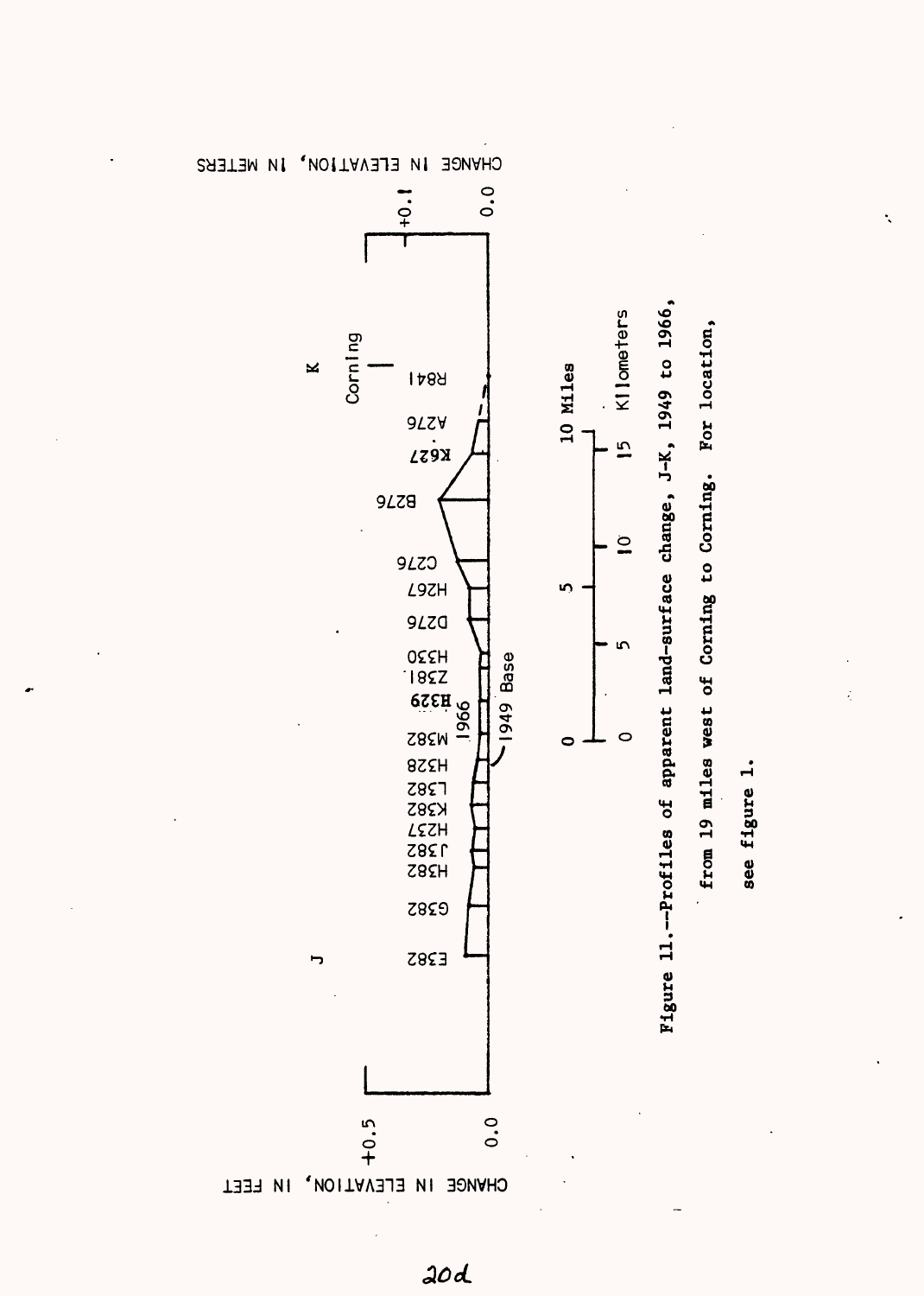Figure 12 shows a comparison of 1949 leveling by the National Geodetic

Figure 12 near here.

Survey and 1970 and 1973 second-order leveling by the Geological Survey on a line extending from relatively stable ground west of Zamora across an area of fairly heavy pumping (fig. 4)- east of Zamora to the valley trough at Knights Landing. For the 1973 survey, bench mark S849, which showed little change from 1949 to 1964 (fig. 6), was used as the stable reference tie. Although the data are only approximations, it appears that bench mark M859 about 2 miles (3 km) east of Zamora subsided about 2 feet (61 cm) between 1949 and 1973, and that bench mark F859 in the valley trough may have settled as much as 0.3 foot (0.09 m). In the area of bench mark M859 pumpage averaged about 1.0 foot (0.3 m) per year (fig. 4), but there is no record of long-term water-level change.

It is noteworthy that leveling control along the two lines running through areas of maximum water-level decline (fig. 3) on the east side of the valley line 103 between Sacramento and Roseville (fig. 2) and lines 107 and 101 between Roseville and Marysville--show very little elevation change during an extended period of water-level decline. Actually the adjusted leveling data suggest slight uplift for most bench marks during the elapsed interval.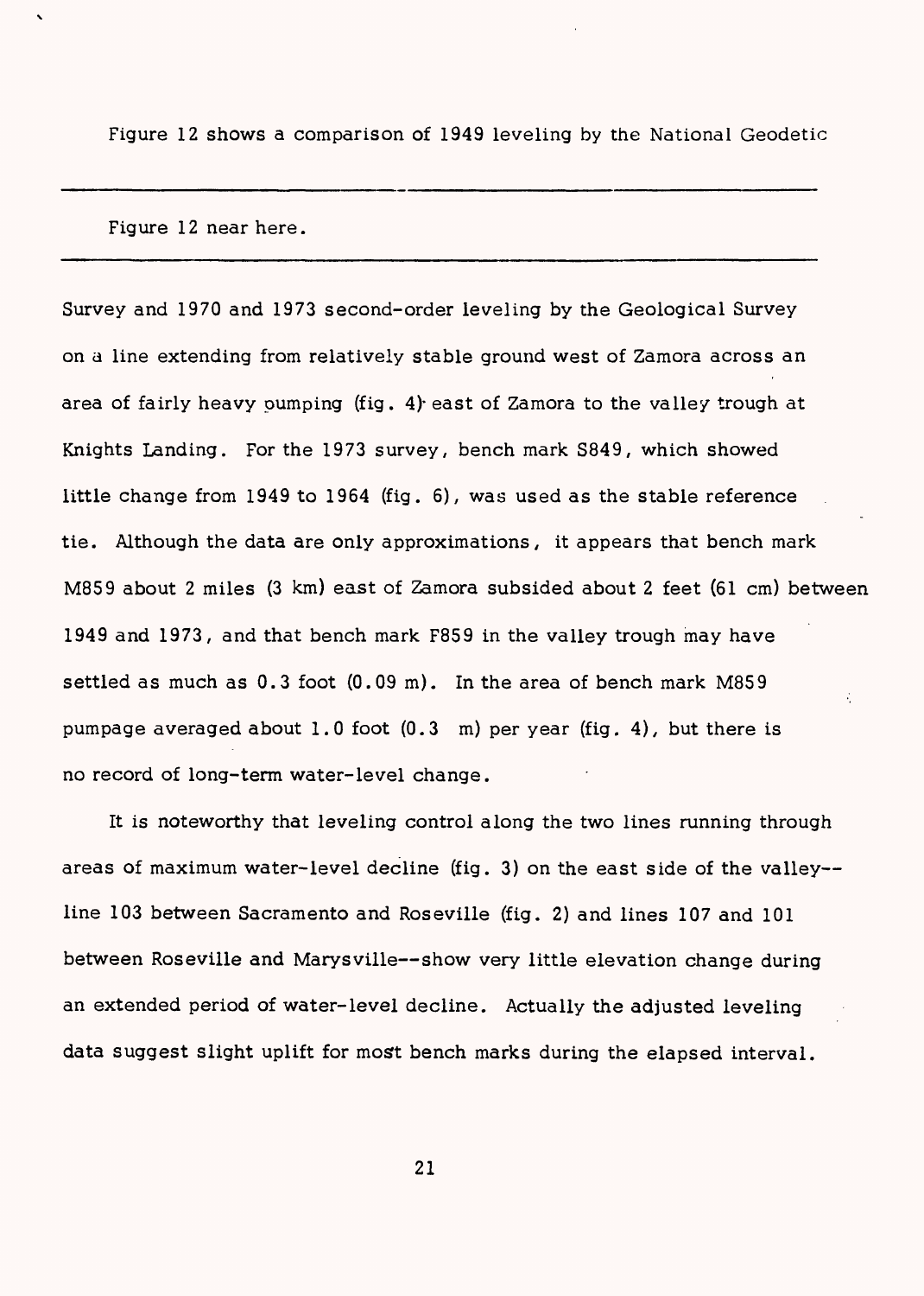



 $\mathbf A$ 

 $\, {\bf D}$ 

 $21a$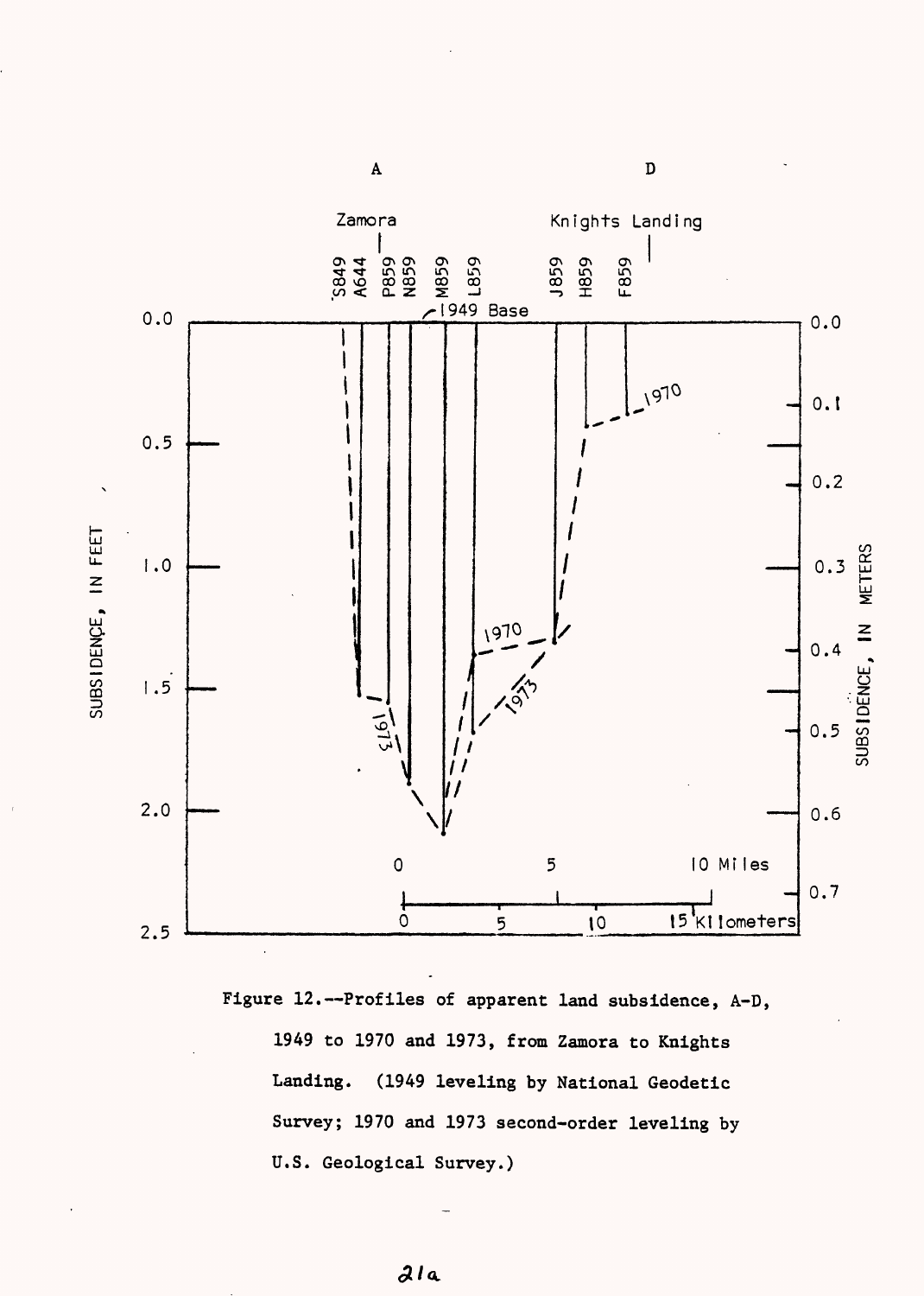## METHODS OF ESTIMATING FUTURE SUBSIDENCE

In general, two different methods are available for estimating future subsidence caused by water-level decline. Both approaches require considerable specific data, and calculations are only as reliable as are the basic data used. The most direct method is to calculate the subsidence $\angle$ head-decline ratio for periods of recorded subsidence and water-level change, and to project this relationship into the future. This ratio can be calculated either on an areal basis from subsidence and water-level change maps or at individual locations from bench-mark graphs or compactionrecorder graphs and representative hydrographs. In using this method, three considerations are essential: (1) the head-decline records must be truly representative of the stress increase in the compacting zone of the aquifer system, (2) only head declines that exceed previous low water levels are relatable to current subsidence, and (3) because of a time lag, ultimate subsidence is seldom attained, therefore, predictions of future subsidence based on. the subsidence/head-decline ratio tend to be too low.

The second method for estimating subsidence, *S ,* at a given location is from the following equation:

$$
S = k \cdot m \cdot \Delta p'
$$

where  $k =$  the average compressibility of the compacting beds,

 $m =$  thickness of the compacting beds, and

 $\Delta p'$  = change in effective stress resulting from water-level change.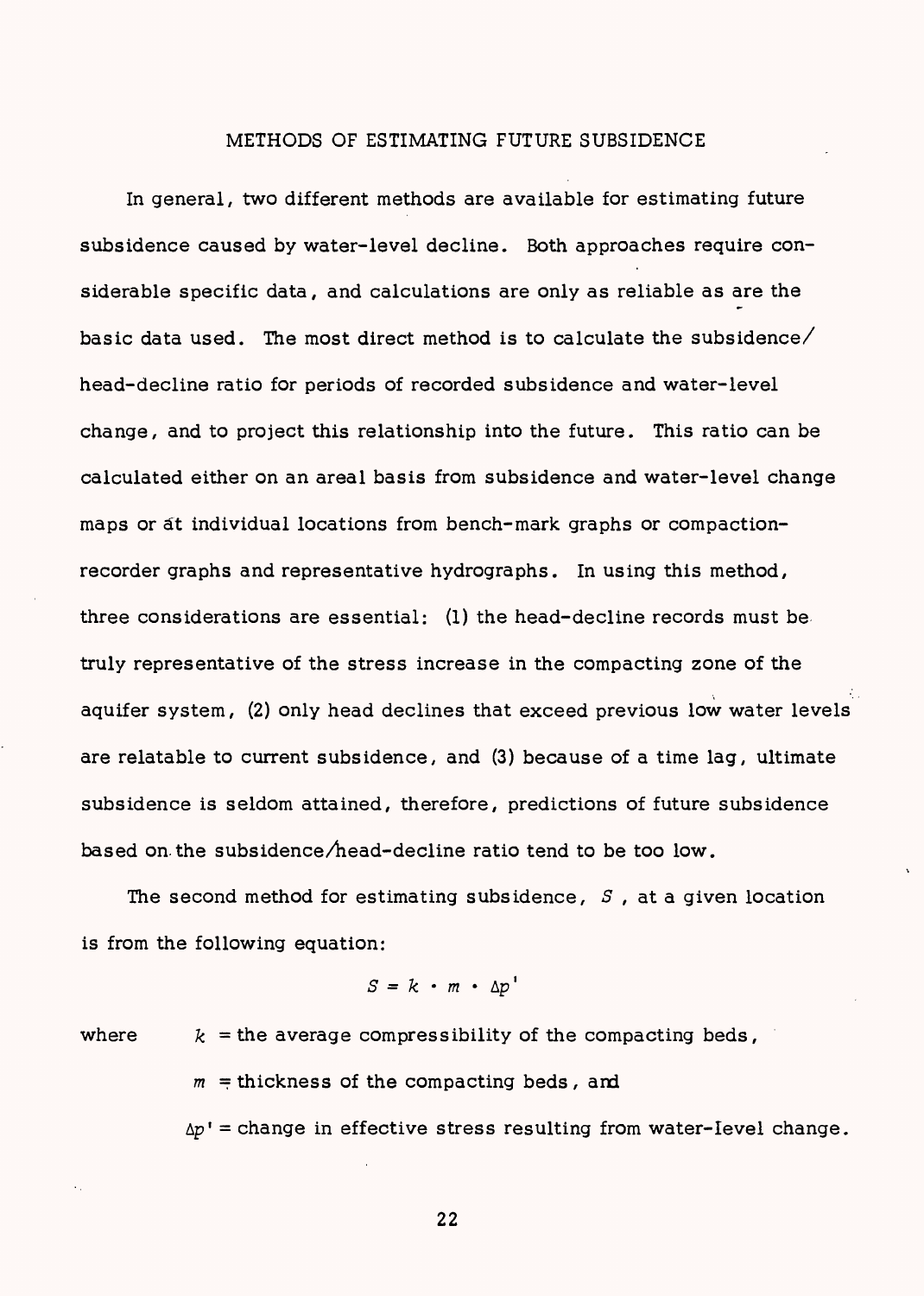In this equation,  $S$  is ultimate subsidence for the given  $\wedge p'$ . In nearly all prior papers (USGS) using the symbol *p* for stress, p represents geostatic stress and  $p'$ the effective stress. See especially Water-Supply Paper 2025 / p. IV, *Symbols.*

÷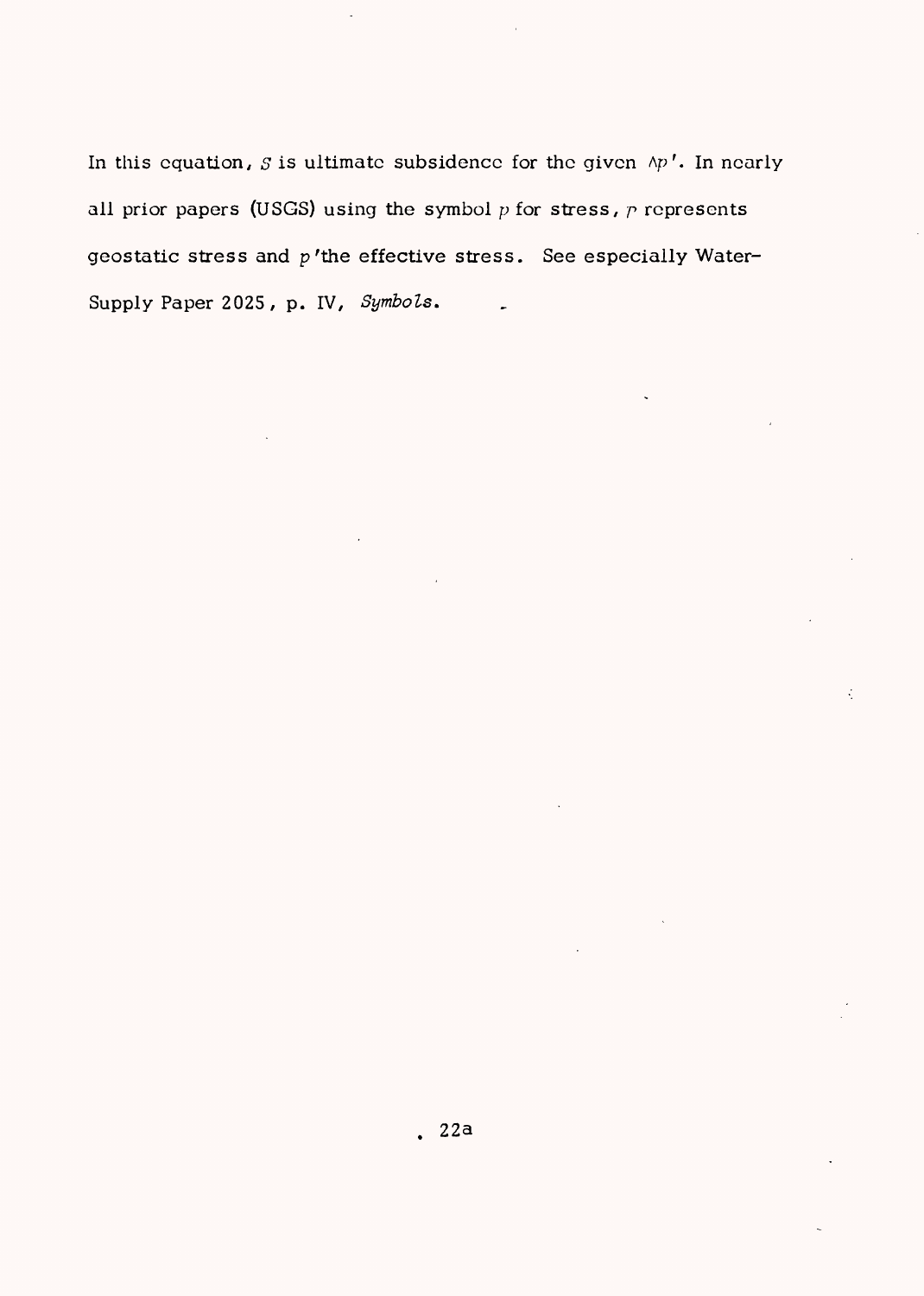Subsidence results from the compaction of compressible water-bearing deposits due to increased stresses caused by a water-level decline. The magnitude of the subsidence is dependent on the effective-stress increase, the compressibility and thickness of the individual beds, the time the stress is applied, and also, on the past history of stress--whether the increased stress is being applied for the first time or has been attained or exceeded previously. Poland (1969) discusses the parameters needed to predict subsidence from field and laboratory data, and Riley (1969) describes the type of stress-strain interpretation of an aquifer system that can be made with adequate data.

Depending on the nature of the deposits, compaction may be (1) largely elastic (Poland, Lofgren, and Riley, 1972, p. 3), in which case stress and strain are proportional, independent of time, and reversible, or (2) principally nonelastic, resulting from a rearrangement of the granular structure in such » a way that the volume of the deposits is permanently decreased. In general, if the deposits are coarse sand and gravel, the compaction will be small and chiefly elastic and reversible, whereas if they contain fine-grained clayey beds, the compaction will be much greater and chiefly inelastic and permanent. In either case, a one-directional compression of the deposits occurs which results in a subsidence of the land surface.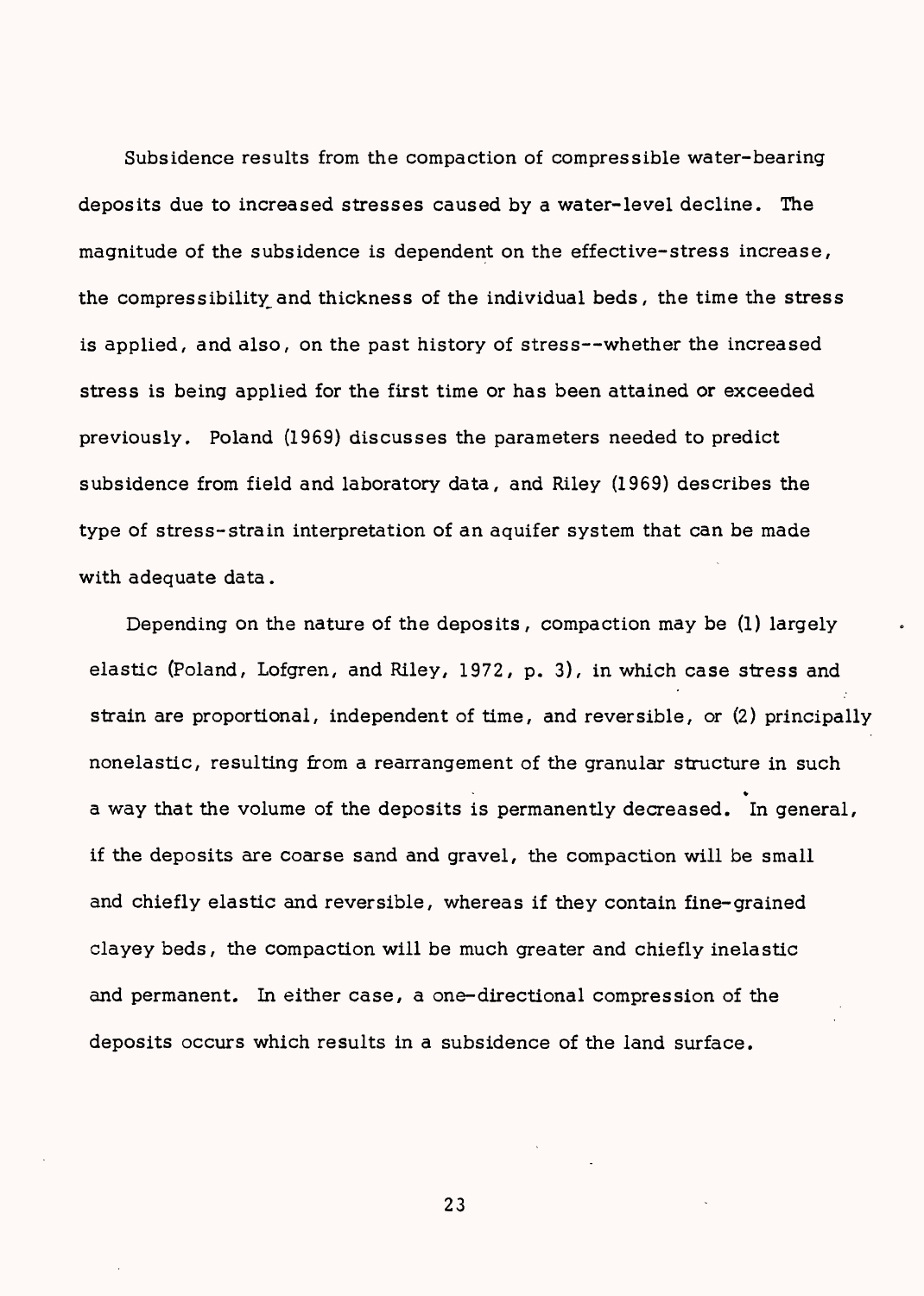Considering the last term in the equation above, changes in groundwater levels may change effective stresses in two different ways (Lofgren, 1968):

- 1. A change in the position of the water table changes the effective stress, due to the increase or decrease in buoyant support of grains in the zone of the change; this change in gravitational stress is transmitted downward to all underlying deposits.
- 2. A change in position of the water table,or the piezometric surface, (artesian head) or both,that induces vertical hydraulic gradients across confining or semiconfining beds produces a seepage stress which is algebraically additive to gravitational forces and thereby changes the effective stress in the deposits. A change in effective stress also results if a natural preexisting seepage stress is altered in direction or magnitude by a change in head.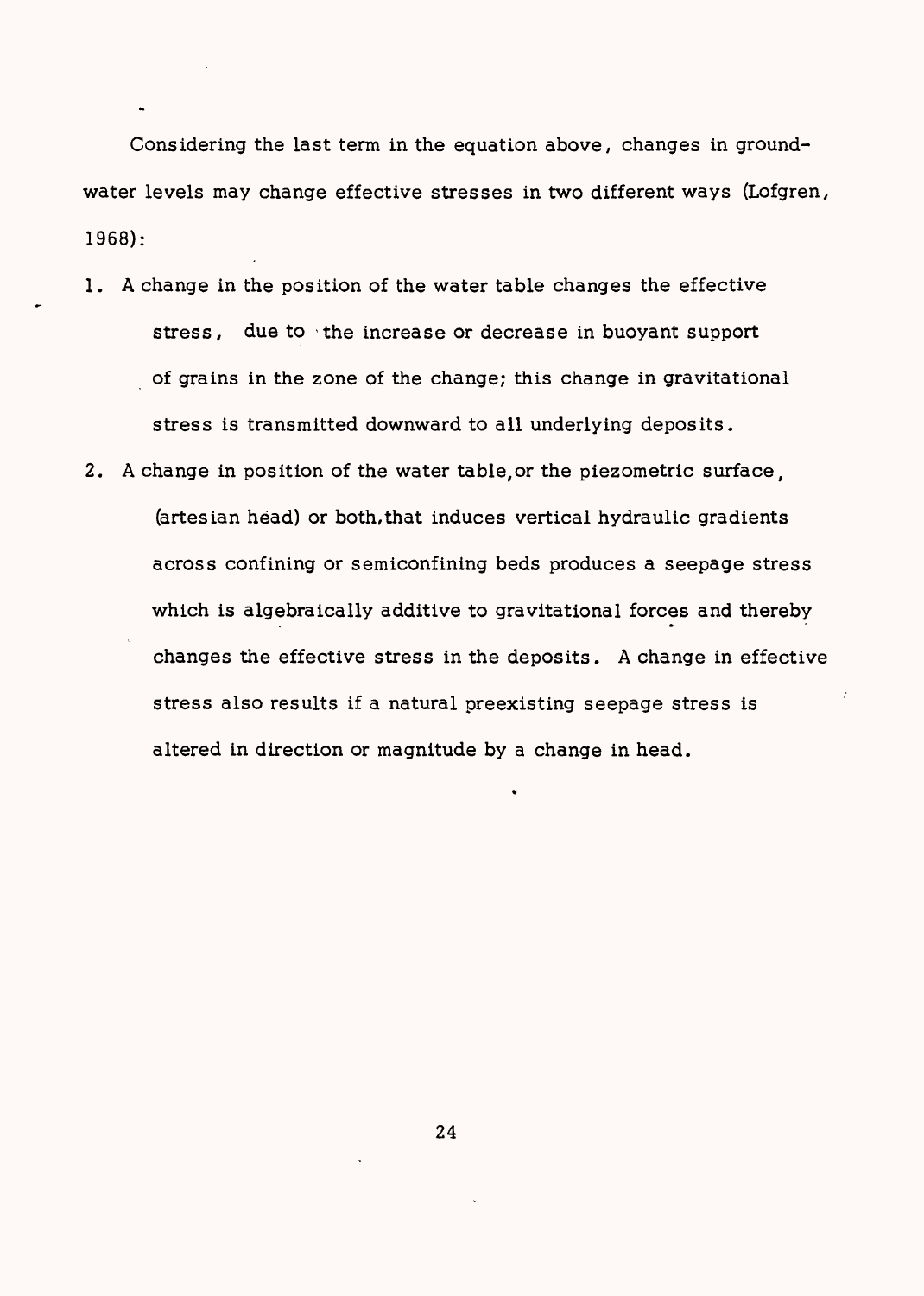Where adequate lithologic, hydrologic, and compressibility data are available, the compacting zone, if known, can be segmented into lithologic units and appropriate values of compressibility, thickness, and stress change applied to each segment. In the Sacramento Valley, however, these hydrogeologic parameters are not known. Few well-defined lithologic units have been mapped, and the gross compressibility of even the best defined beds is not known. To estimate future subsidence from existing data anywhere in Sacramento Valley one would have to assign crude numbers to the various parameters of the above equation, which probably would give answers no better than those derived from borrowing subsidence/ head-decline ratios from areas of the San Joaquin Valley.

Since water-level declines are responsible for the stresses that cause subsidence, the following general criteria can be applied to areas of possible subsidence:

(1) Where little or no decline in water level has occurred, in either the confined or unconfined aquifers, no subsidence is expected. If all of the deposits in the aquifer system are coarse grained, little measurable subsidence should occur. Also, even if finegrained aquitards occur in the aquifer system, little subsidence is expected until preconsolidation stresses (Poland, Lofgren, and Riley, 1972, p. 7) are exceeded.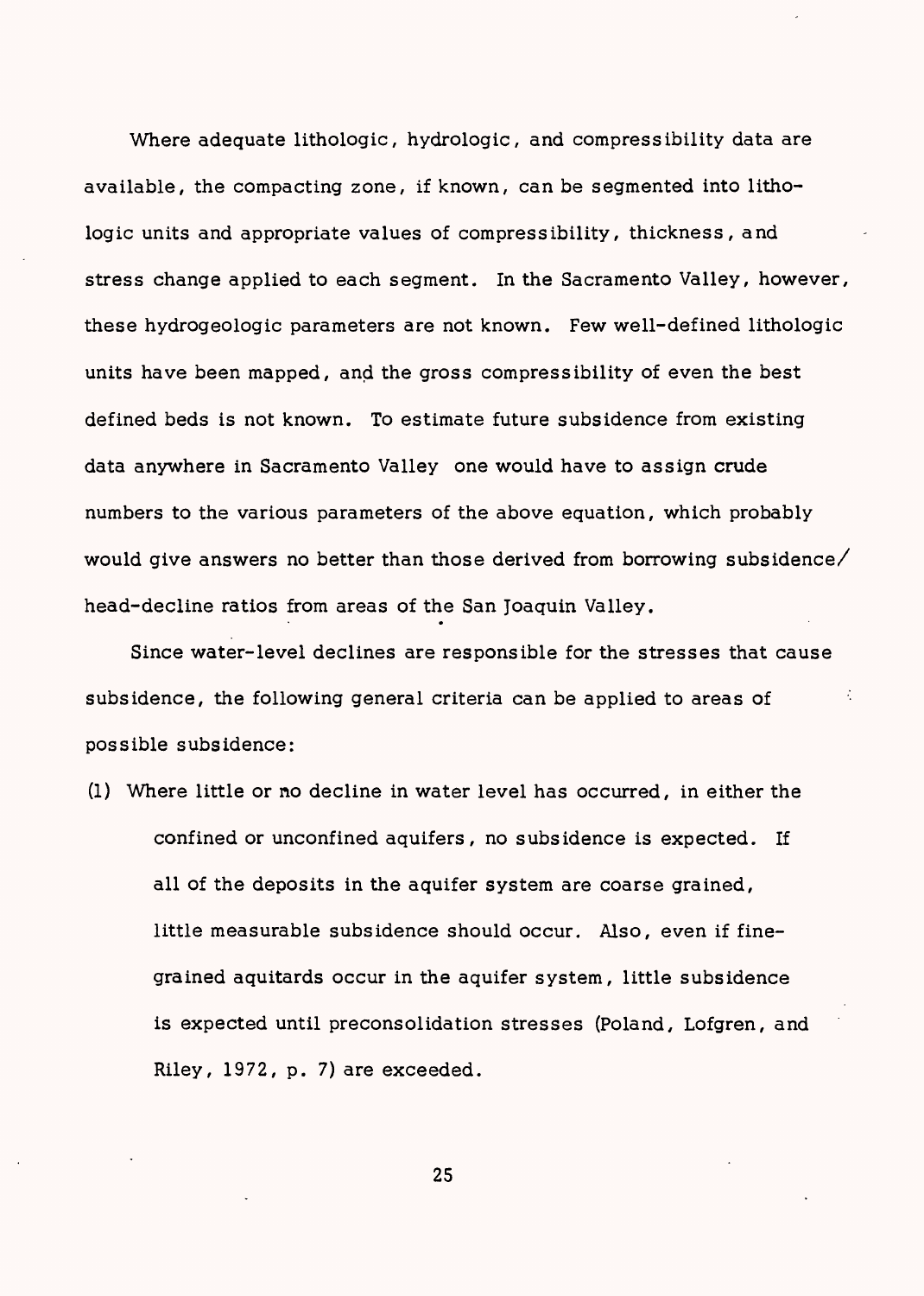- (2) Where increase in stress has caused measurable subsidence, further stress increases will cause continued subsidence. The calculated subsidence/head-decline ratio or subsidence/stress ratio of the period of measured subsidence is the simplest and may be the most practical method of estimating future changes.
- (3) Where water levels have declined, and then recovered significantly, the subsidence/head-decline ratio has little significance until water levels return to their former low levels.
- (4) As in the San Joaquin Valley, the subsidence/head-decline ratio may not be a reliable parameter for predicting future subsidence until the head in the compacting zone has declined more than 100 feet below prepumping levels. Generally, this ratio is too small during the early stages of pumping decline. Since historic water-level declines throughout most of Sacramento Valley have been considerably\ less than 100 feet, subsidence/head-decline ratios in most areas may not be too meaningful.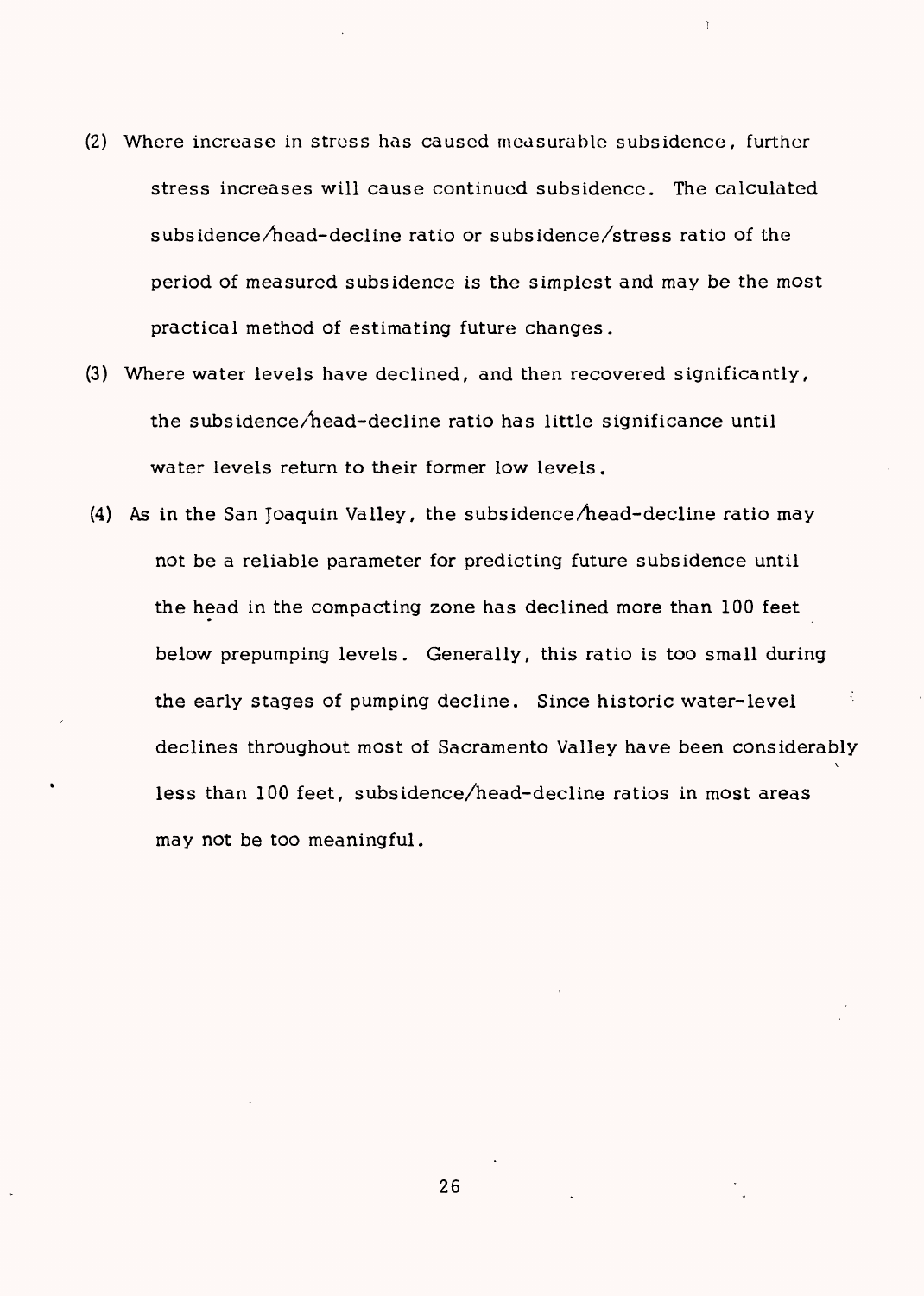## SUMMARY AND CONCLUSIONS

Land subsidence is known to occur in several areas of ground-water overdraft, and probably affects other areas not now recognized. East of Zamora, for example, as much as 2 feet (0.6 m) of subsidence has been measured, and west of Arbuckle a water-level decline of more than 110 feet (33 m) probably has caused about 2 feet (0.6 m) of subsidence. In at least six poorly defined areas of substantial pumping drawdown (fig. 3), comprising probably a third of the valley floor south of Sutter Buttes and about 100 square miles (260 km<sup>2</sup>) north of Willows, measurable land subsidence may have accompanied the intensive pumping of ground water.

÷.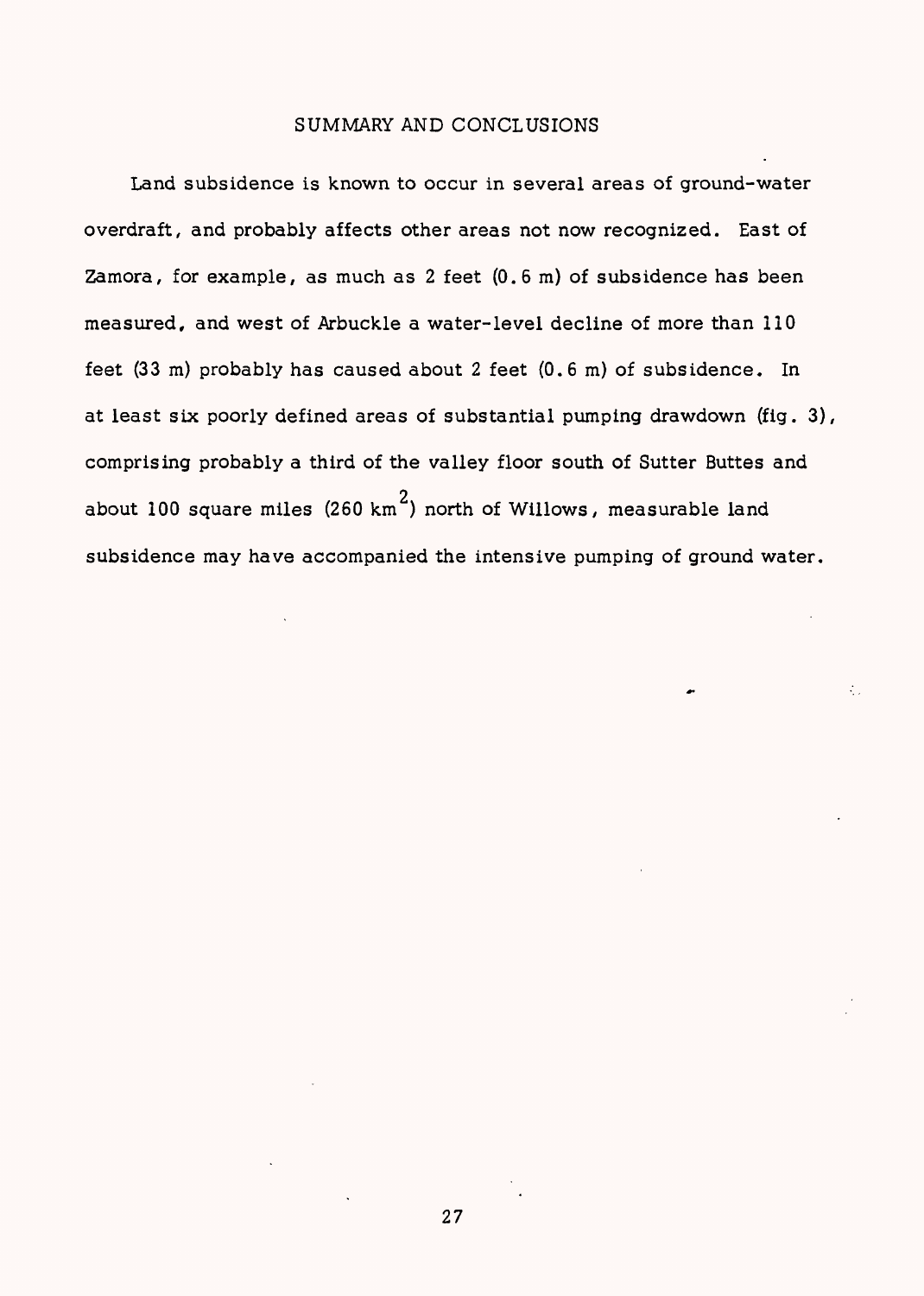Although a rather extensive network of precise leveling by the National Geodetic Survey exists in Sacramento Valley, few areas have sufficient control to delineate the magnitude and extent of possible subsidence that may have occurred. Along the few lines of leveling where repeated surveys have been made, adjustment problems and complications of reference datums make a precise interpretation of elevation changes impossible. A cursory review of the valleywide leveling data suggests that inaccuracies of a tenth of a foot or more probably exist in some of the published elevations. It is concluded that the first leveling of the valleywide network, largely completed before the heaviest ground-water development in the valley, is a worthy base for measuring subsequent land-surface changes, and that most of the discrepancies in the leveling data are due to adjustment problems in resurvey data along the various lines.

If problems of land subsidence are of concern in Sacramento Valley, and especially if estimates of subsidence potential in various parts of the valley are needed, it is suggested that serious consideration be given to the following types of data collection and interpretation:

a. It is believed that a detailed reinterpretation of the original field data of repeated surveys by the National Geodetic Survey, possibly by the National Geodetic Survey itself, could greatly improve the accuracy and value of these data. Instead of warping the data to indicate bench-mark stability, all elevations should be considered as "floating.' Thus, relative changes from stable areas to subsiding areas could be calculated.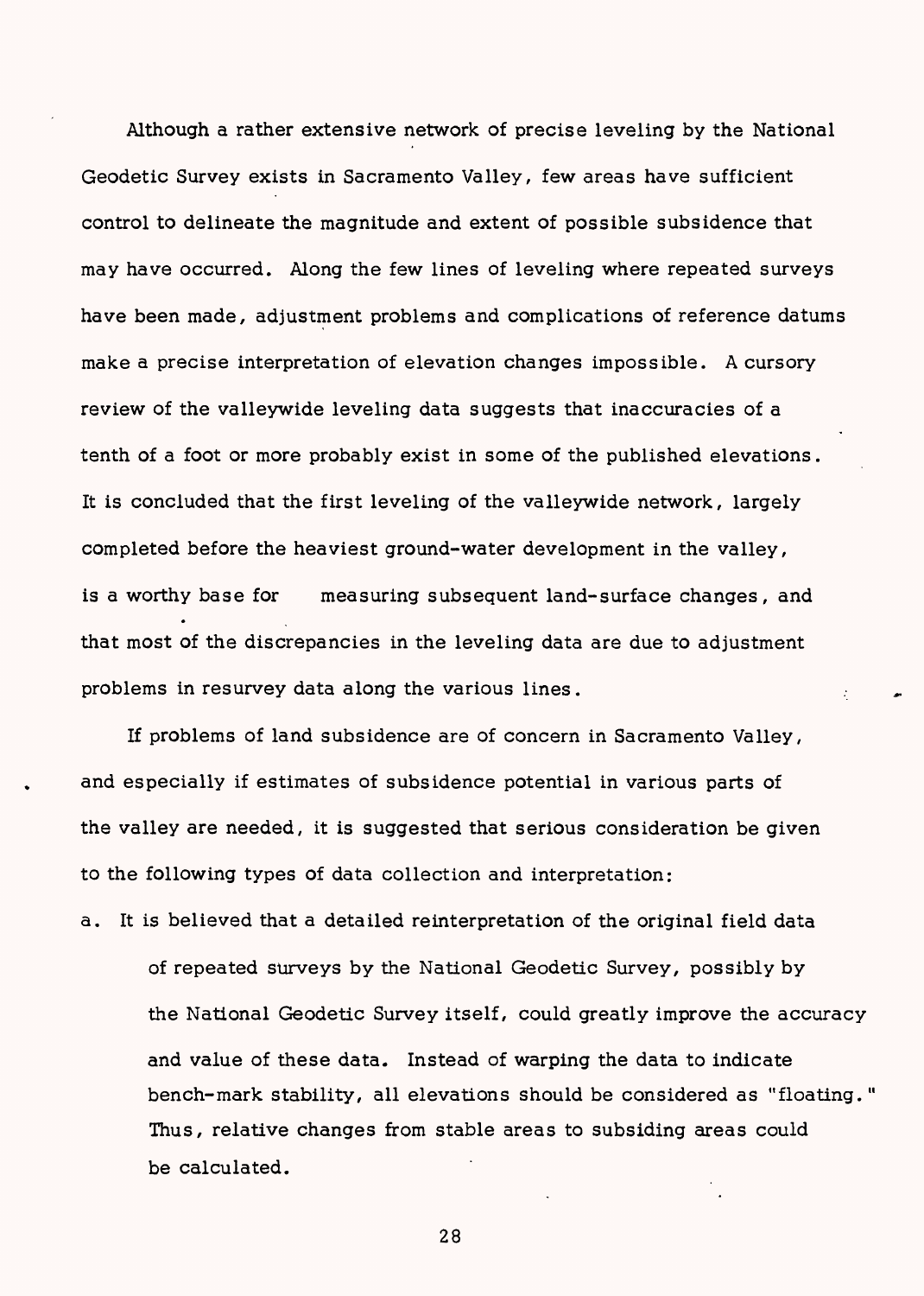- b: Short resurveys along established lines of the network, extending from bedrock or areas of stability to areas of possible subsidence, could measure the amount of change that has occurred in areas where no information is now available. Second-order accuracies on these resurveys would be adequate to define subsidence rates needed in a more thorough appraisal of the valley. Several lines that might be considered are:
	- (1) From bench mark S849 west of Zamora to Williams (fig. 7). Reportedly local canal surveys west from Arbuckle could be rerun to give control in this area of maximum water-level decline.
	- (2) From bench mark S849 west of Zamora to Davis (fig. 5). At bench mark A644, near Zamora on this line, six-tenths of the subsidence has occurred since 1964 (compare fig. 12 with fig. 5).

 $\zeta$ 

- (3) From bedrock north of Chico southward into the center of pumping south of Chico.
- (4) From bedrock east of Marysville to Marysville and then southeast through the area of maximum pumping and water-level decline.
- (5) East and west along the highway south of Sutter Buttes, using the Buttes as a stable tie.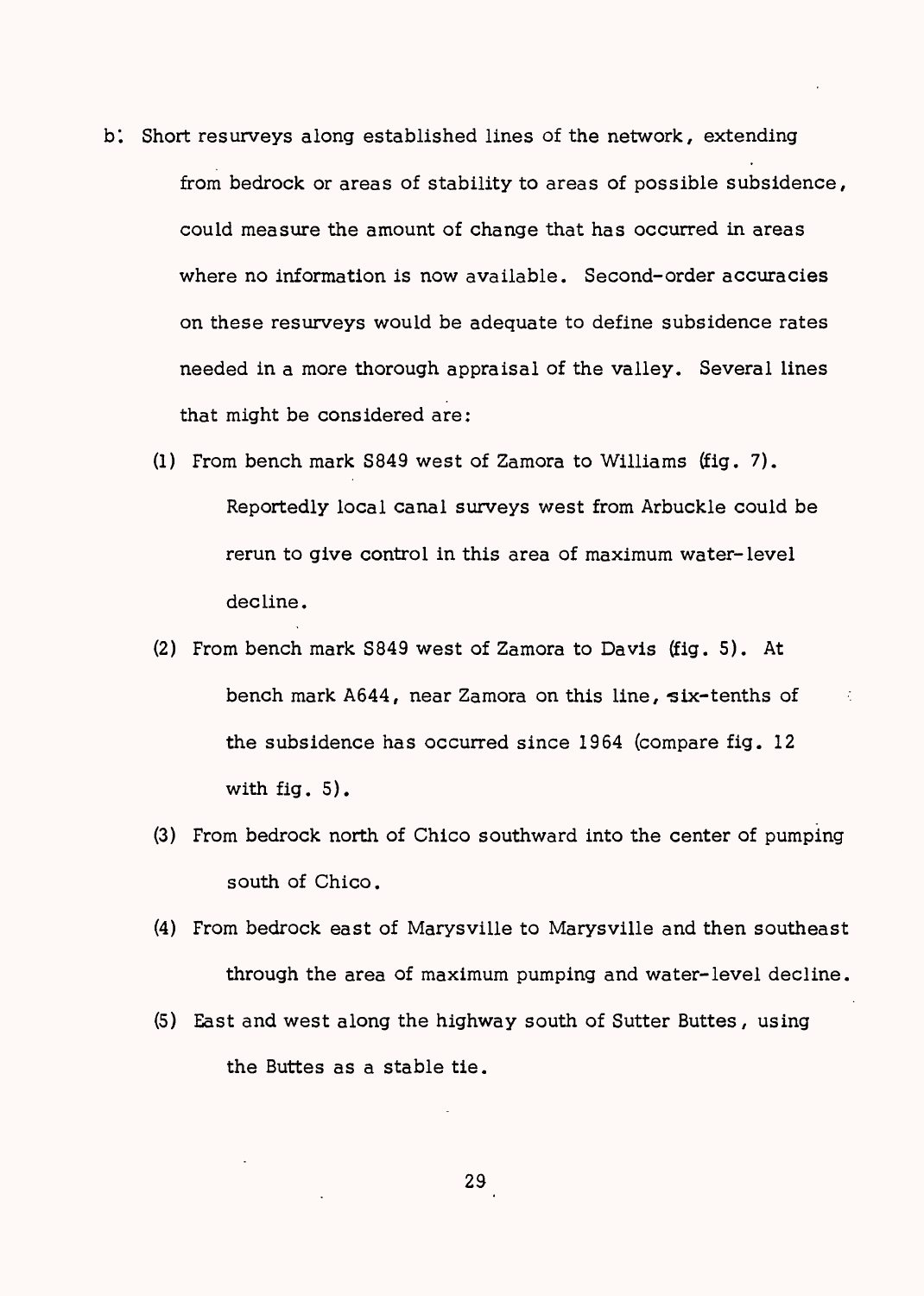- (6) Northeast of Sacramento, through Roseville, thence north through an area of steady ground-water decline, but no leveling since 1947-48.
- c. New lines of bench-mark control, running from stable ties into the following areas of suspected subsidence, could be established for future monitoring:
	- (1) From the foothills east of Marysville westward through the pumping hole shown in figure 3.
	- (2) From 10 miles north of Willows, a line due west to the foothills and due east to the foothills southeast of Chico, passing through two areas of intensive pumping,
- d. Compaction and water-level recorders in a few known subsidence areas could supply stress-strain parameters needed in estimating future subsidence,
- e. laboratory time-consolidation tests on cored samples of selected fine-grained deposits might be considered.

Without these kinds of additional data, a more detailed interpretation of the magnitude and rate of subsidence in Sacramento Valley, both past and future, will be difficult.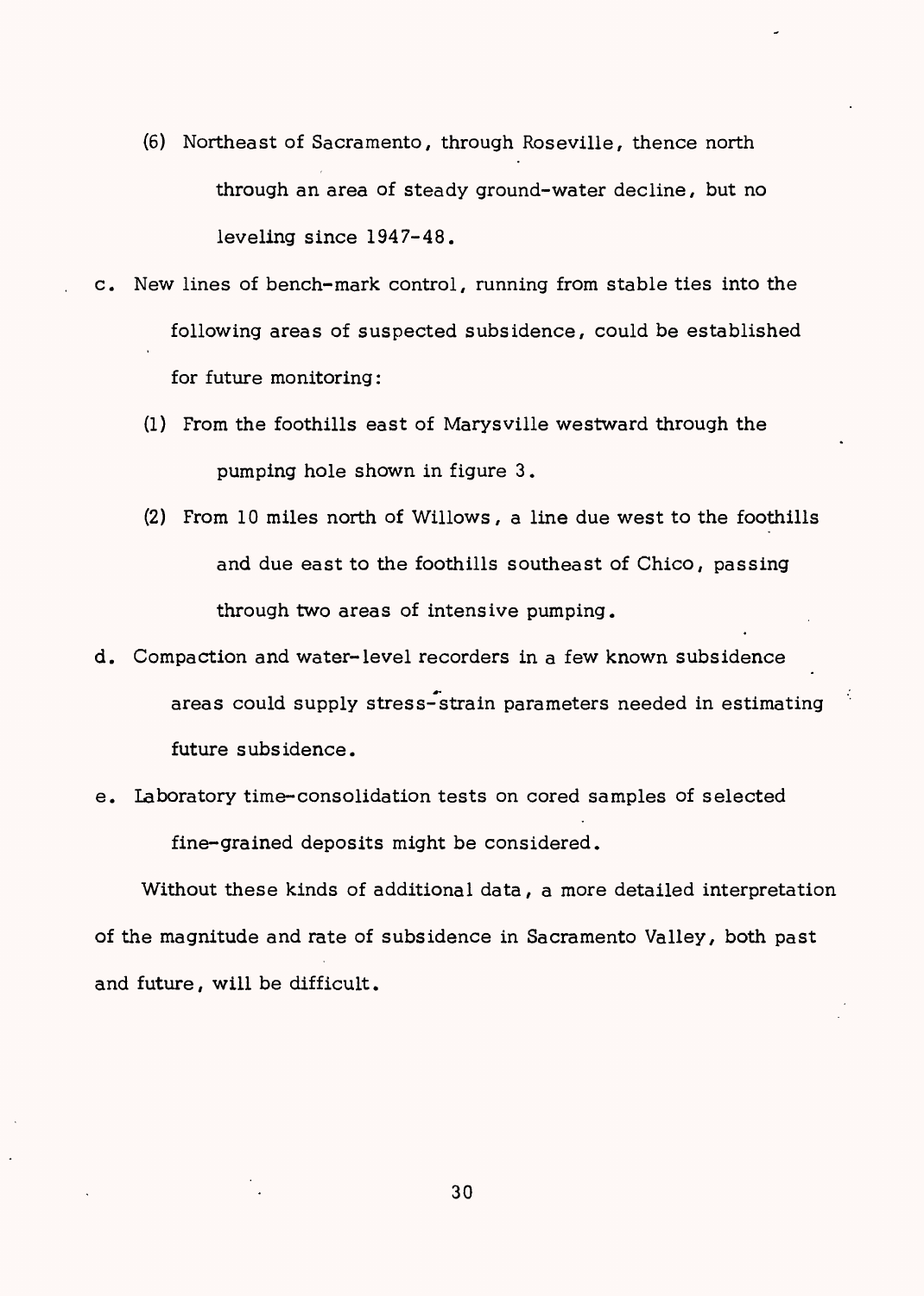#### REFERENCES

- Bryan, Kirk, 1923, Geology and ground-water resources of the Sacramento Valley, California: U.S. Geol. Survey Water-Supply Paper 495, 285 p,
- Lofgren, B. E., 1968, Analysis of stresses causing land subsidence, in Geological Survey Research 1968: U.S. Geol. Survey Prof. Paper 600-B, p. B219-B225.
- Mitten, H. T., 1971, Ground-water pumpage in parts of Yolo, Sacramento, Solano, Sutter, Colusa, and Napa Counties, California, 1966-68: U.S. Geol. Survey open-file rept. , 4 p.
- \_\_\_1972, Estimated ground-water pumpage in the northern part of the Sacramento Valley, California, 1966-69: U.S. Geol. Survey openfile rept.,  $6 p.$
- Olmsted, F. H., and Davis, G. H., 1961, Geologic features and groundwater storage capacity of the Sacramento Valley, California: U.S. Geol. Survey Water-Supply Paper 1497, 241 p.
- Poland, J. F., 1969, Status of present knowledge and needs for additional research on compaction of aquifer systems, in Tison, L. J., ed., Land subsidence, v. 1: Internat. Assoc. Sci. Hydrology *,* Pub. 88, p. 11-21.
- Poland, J. F., Lofgren, B. E., Ireland, R. L., Pugh, R. G., 1973, Land subsidence in the San Joaquin Valley, California, as of 1972: U.S. Geol. Survey open-file rept., 141 p.